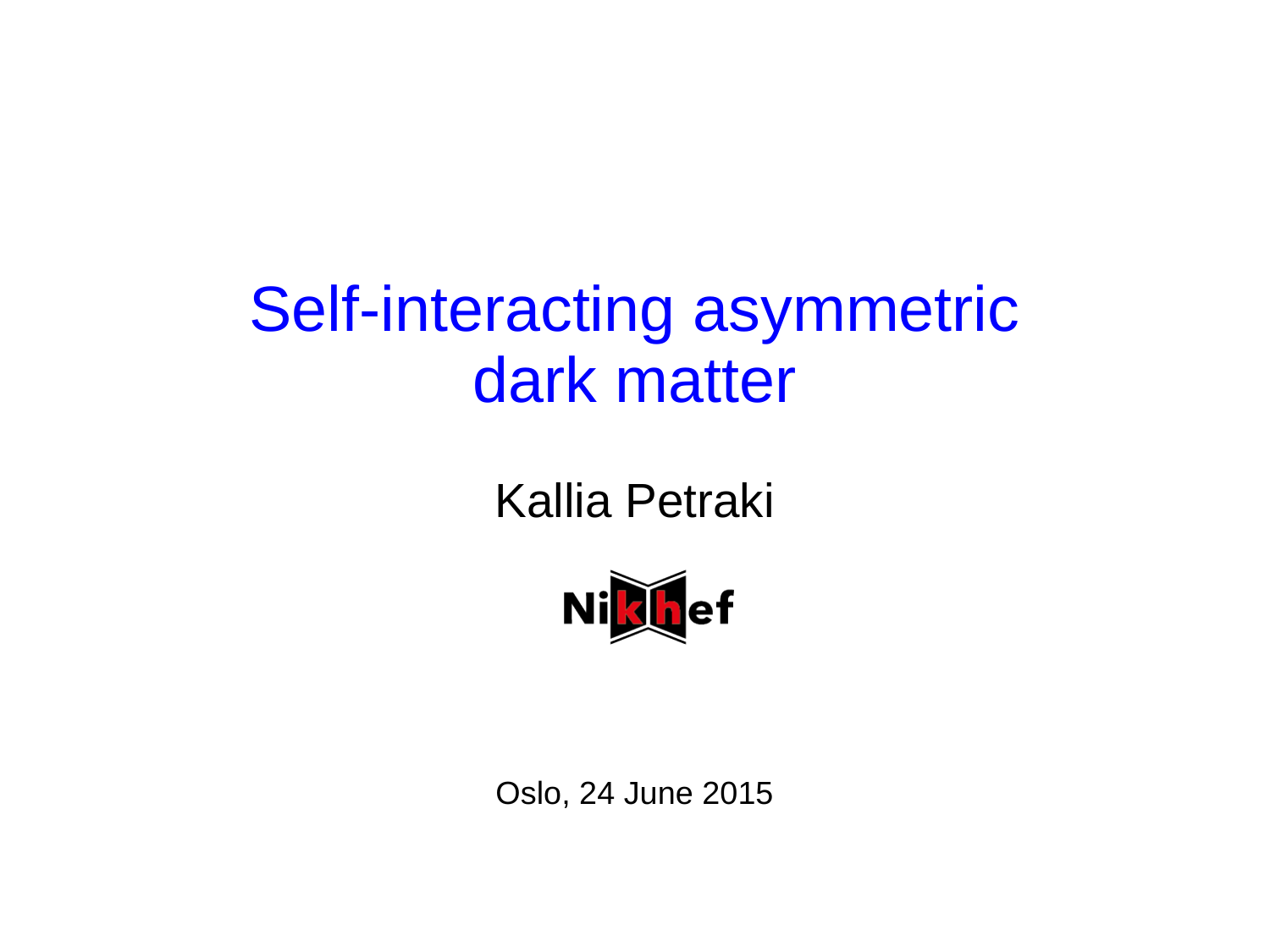## How can we find dark matter?

## First, we have to guess the answer! … Need a strategy ...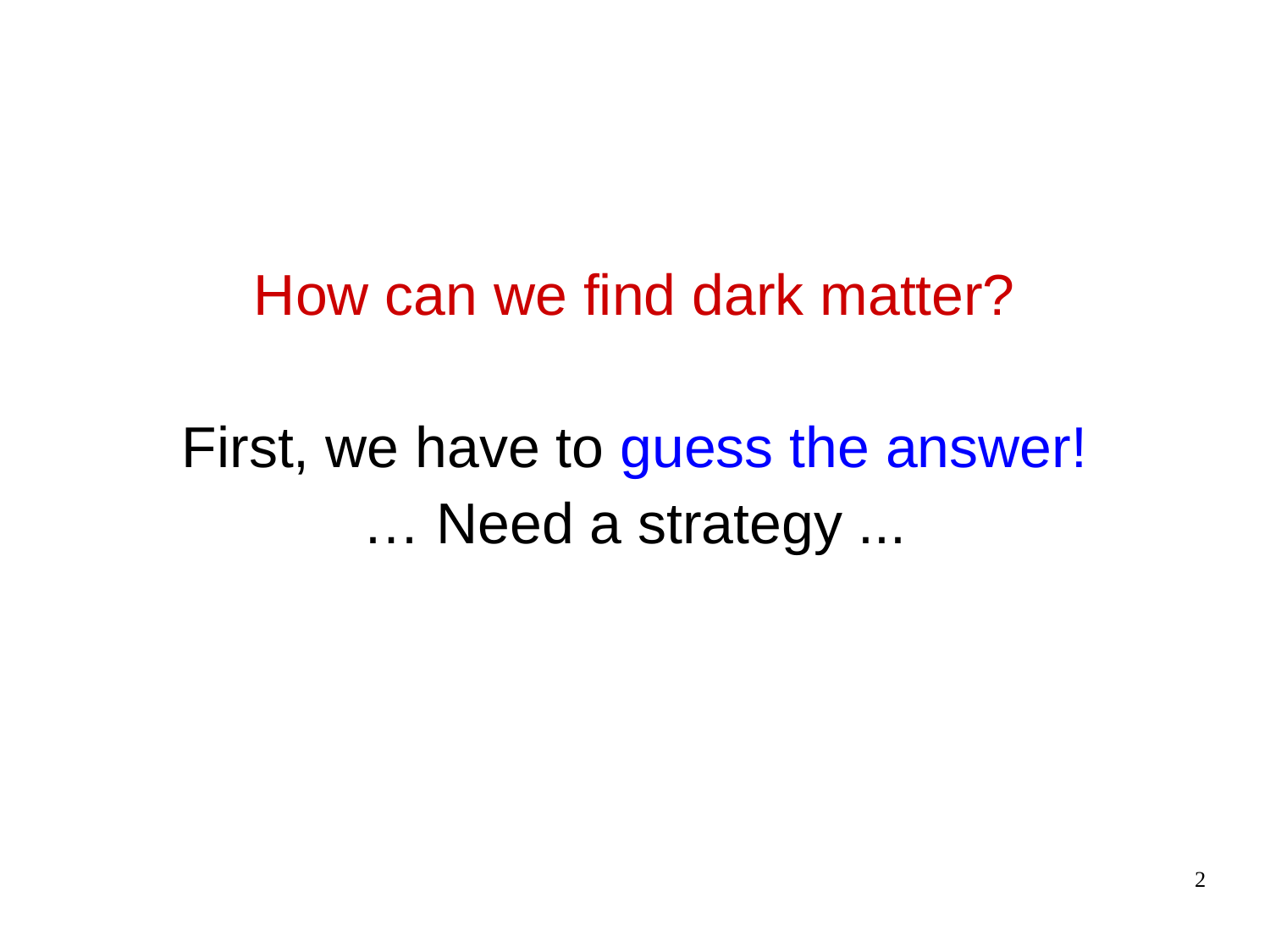# Proposed strategy

Focus on DM-related observations:

- DM density  $\rightarrow$  Asymmetric DM
- Patterns of gravitational clustering  $\rightarrow$  Self-interacting DM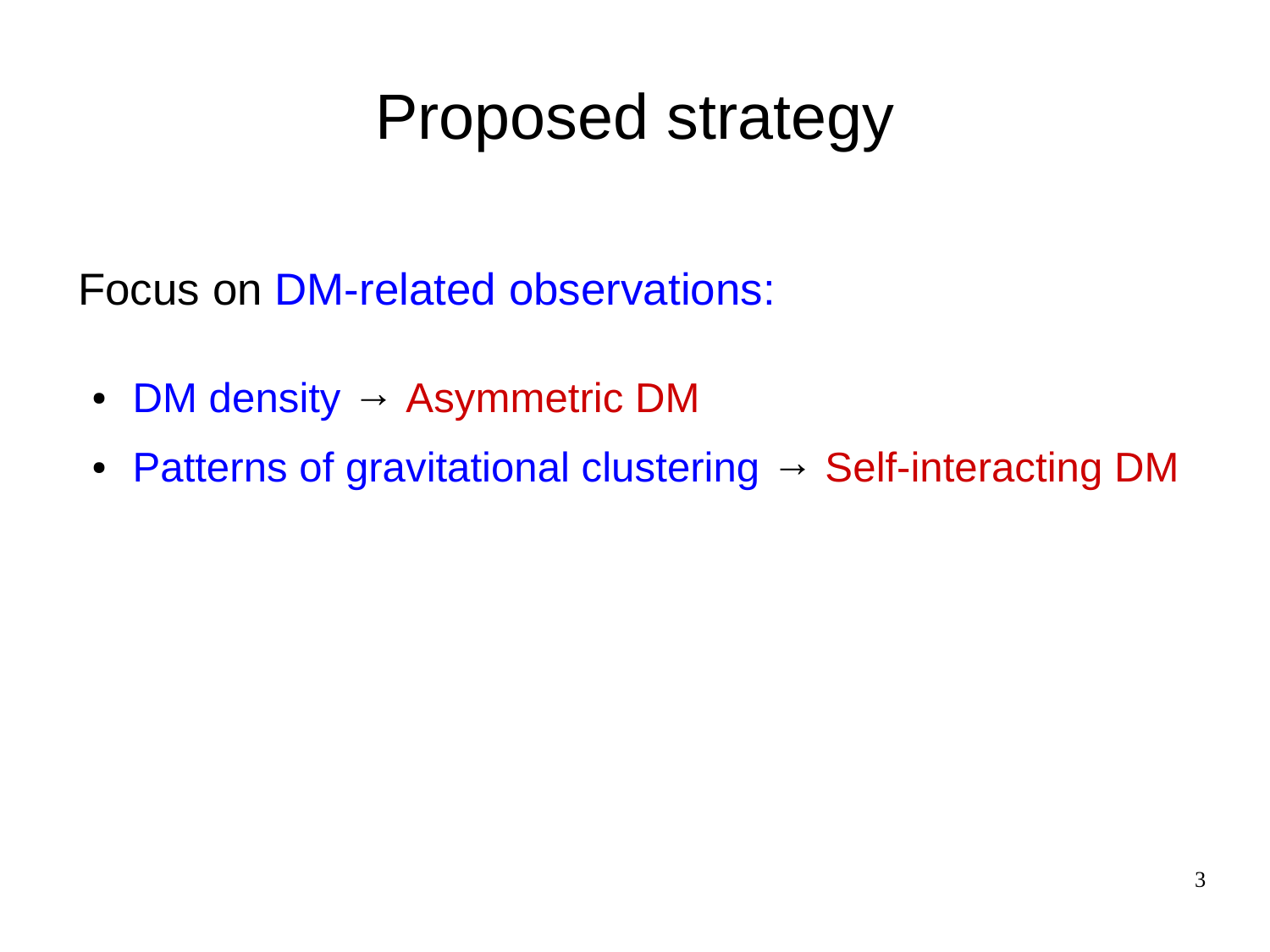# Outline

- Asymmetric DM: general structure and features
- Self-interacting DM
- Self-interacting ∩ Asymmetric DM
- Case study: **atomic dark matter**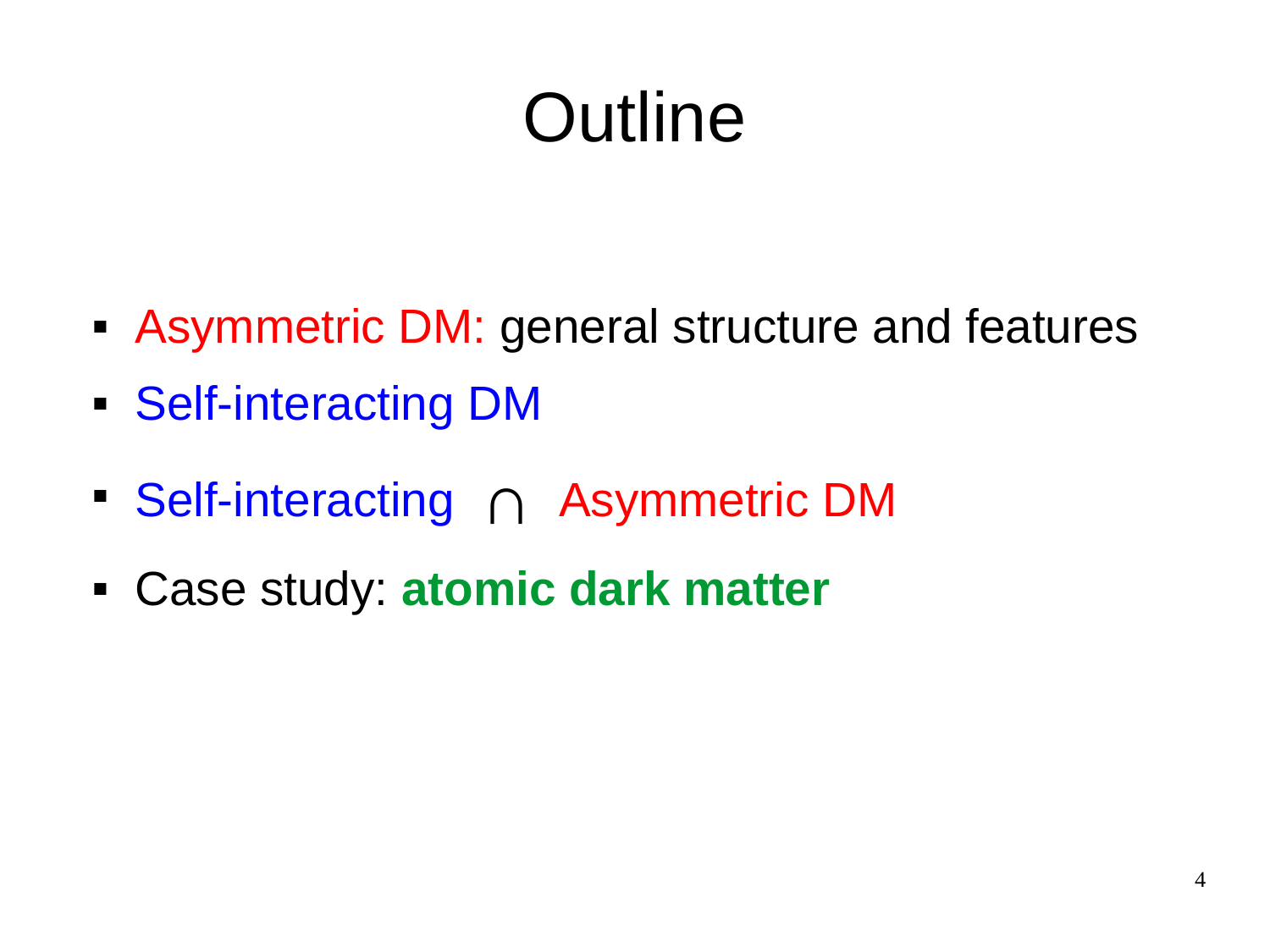## **A cosmic coincidence**



- $\cdot$  Unrelated mechanisms  $\rightarrow$  different parameters  $\rightarrow$  result expected to differ by orders of magnitude.
- Similarity of abundances hints towards related physics for OM and DM production.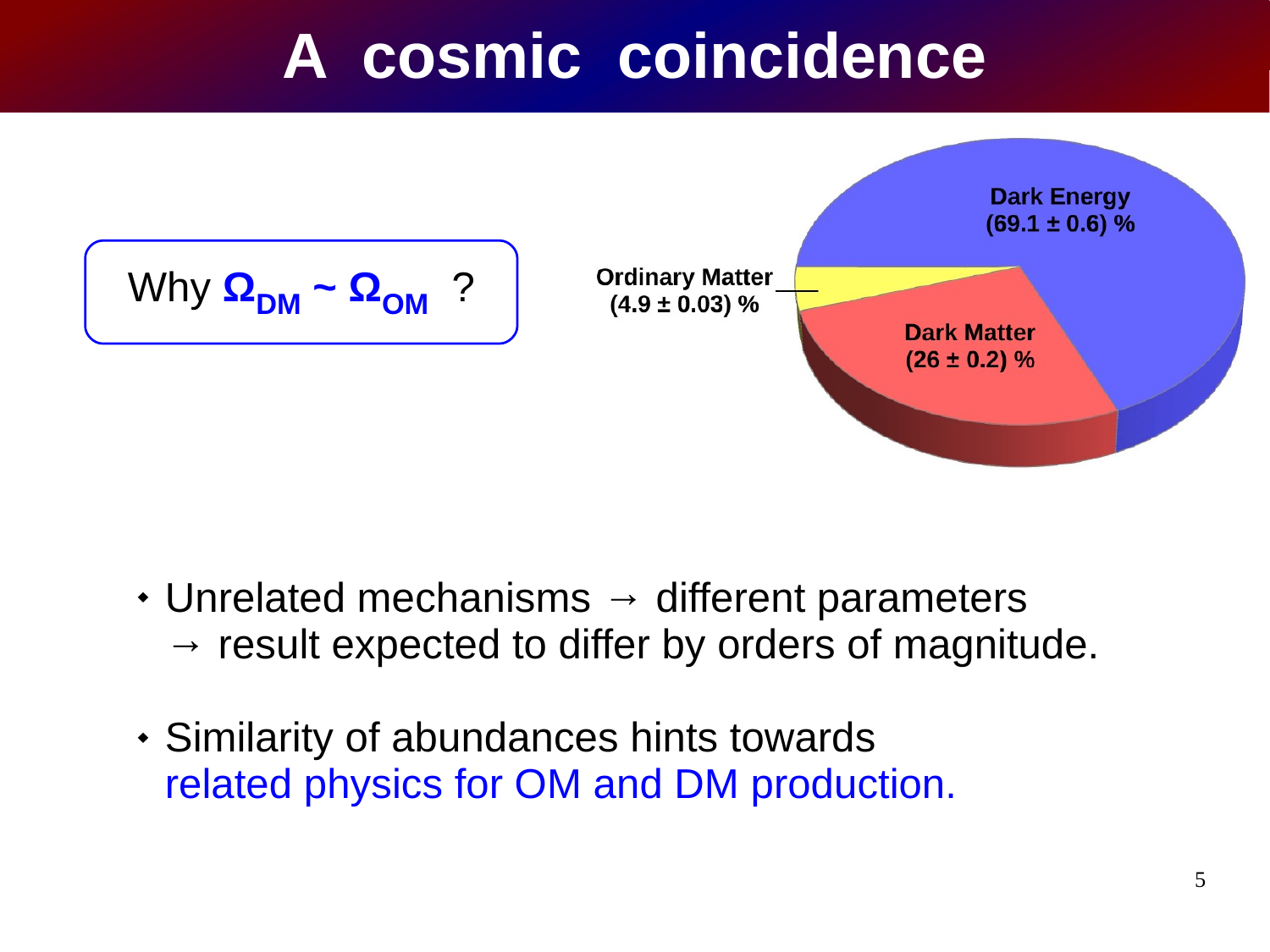## **Ordinary matter**

- Stable particles: *p* **e** *γ v*
- *p*<sup>+</sup> make up most of ordinary matter in the universe. Only *p+*, no *p–* present today: matter-antimatter asymmetry

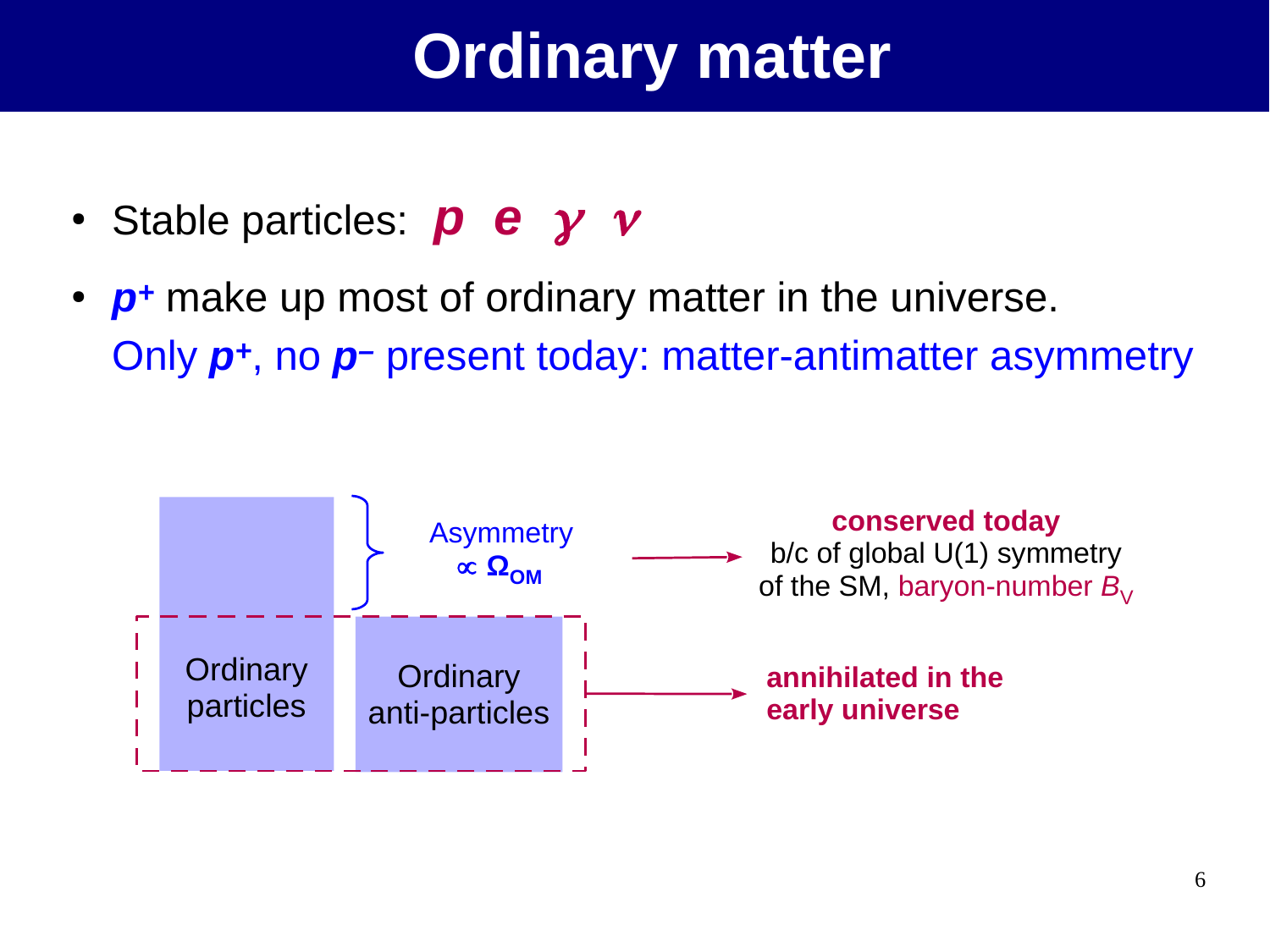## **A non-coincidence**

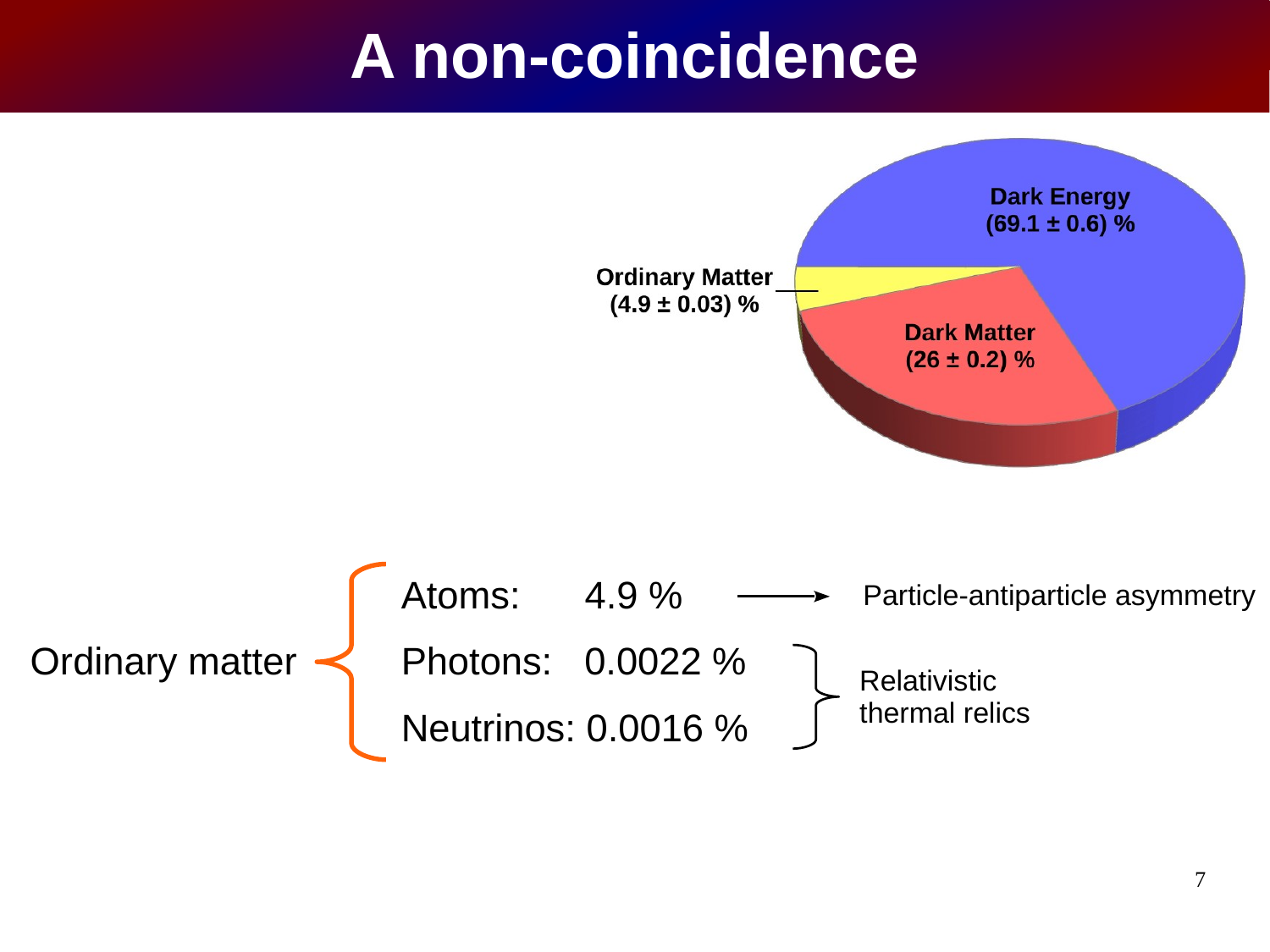## **A cosmic coincidence**



• Just a coincidence

 *OR*

• Dynamical explanation:

DM production related to ordinary matter-antimatter asymmetry **→ asymmetric DM**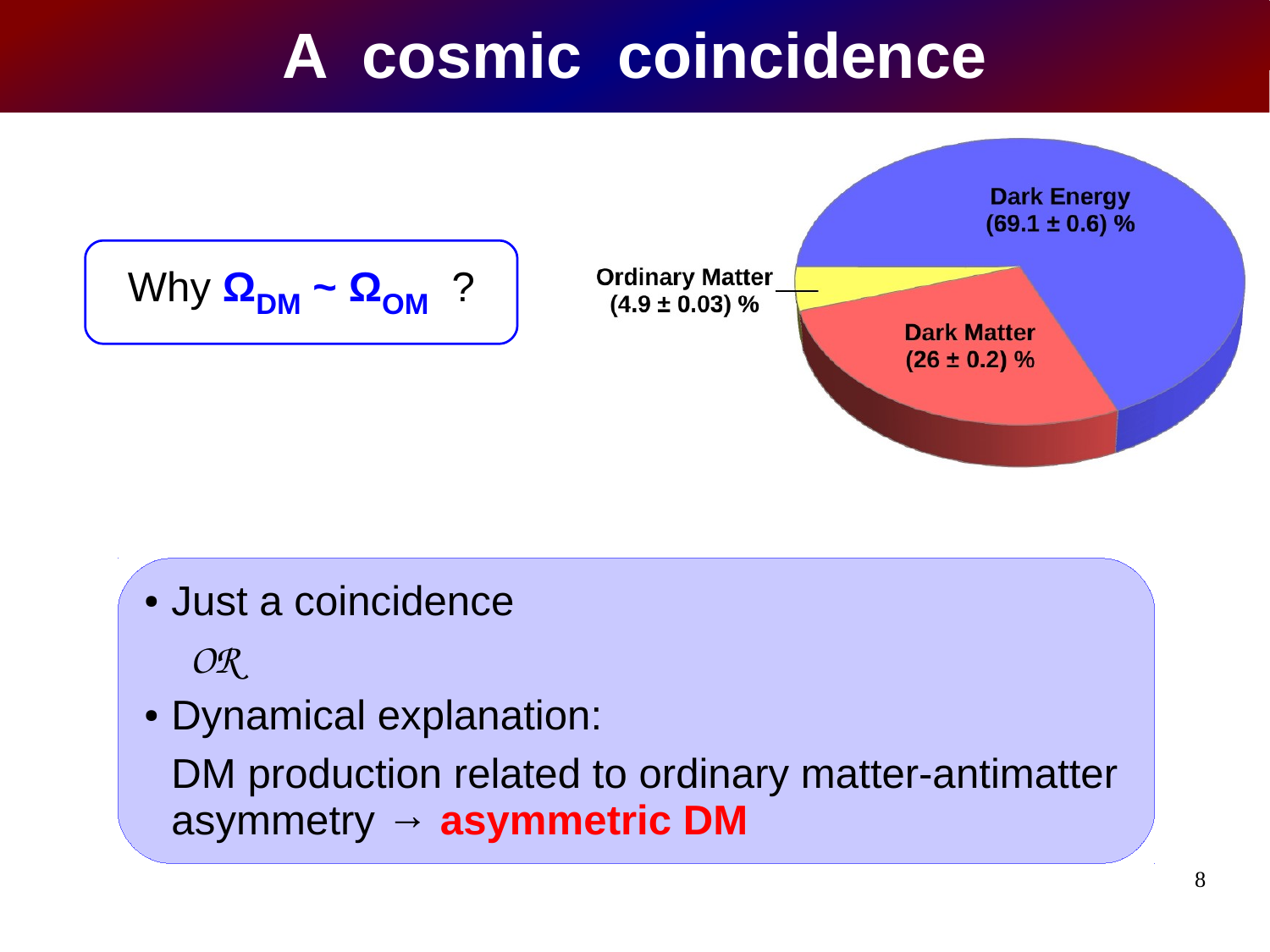## **The asymmetric DM proposal**

[Review of asymmetric dark matter; KP, Volkas (2013) ]

- DM density due to an excess of dark particles over antiparticles.
- DM OM asymmetries related dynamically, by high-energy processes which occurred in the early universe.
- Dark and visible asymmetries conserved separately today.

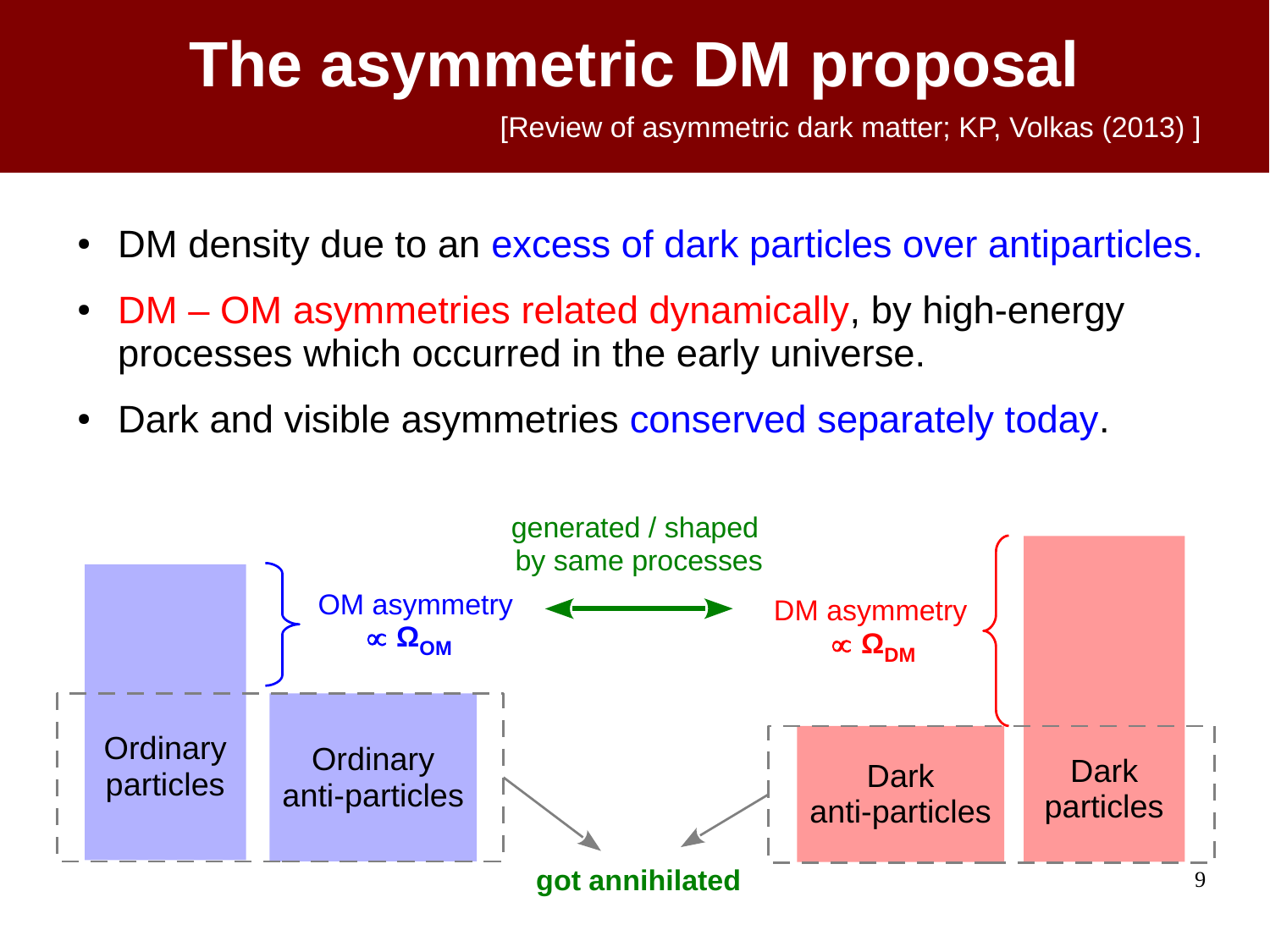[Review of asymmetric dark matter; KP, Volkas (2013) ]

## **Ingredients**



- **Low-energy theory:**
	- ▸ Standard Model: Ordinary baryon number symmetry **B**<sub>O</sub> Dark sector: "Dark baryon number  $B_D$ " [accidental global U(1) symmetry]
	- ➢ Interaction which annihilates dark antiparticles. How strong?
		- $\rightarrow$  determines possibilities for DM couplings  $\rightarrow$  low-energy pheno.
- **High-energy theory:**

*B***O violation** *B***<sup>D</sup> violation**  $\triangleright$  if correlated → related asymmetries ΔB<sub>O</sub> & ΔB<sub>D</sub>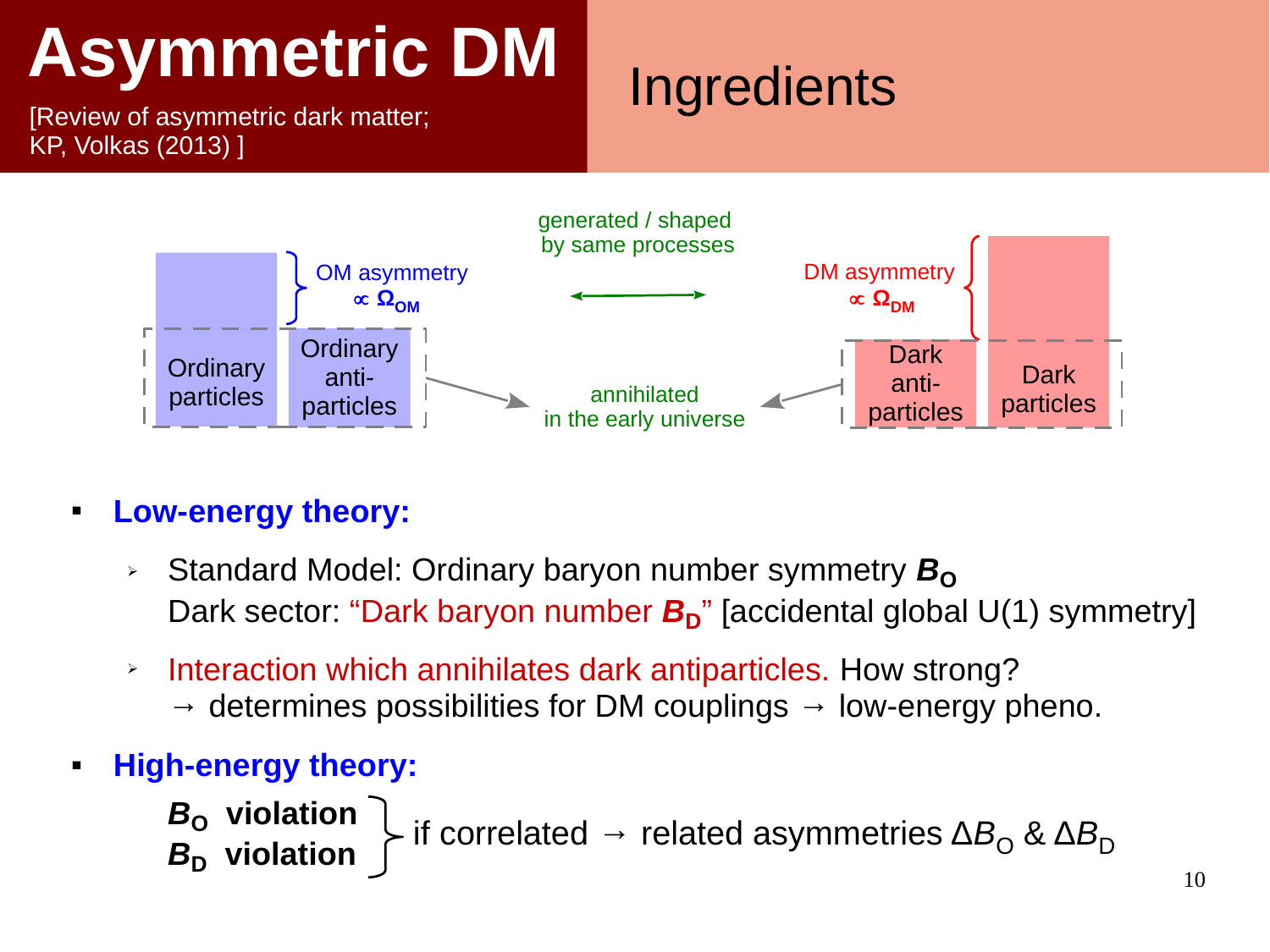[Review of asymmetric dark matter; KP, Volkas (2013) ]

## **Ingredients**



- **Low-energy theory:**
	- ▸ Standard Model: Ordinary baryon number symmetry **B**<sub>O</sub> Dark sector: "Dark baryon number  $B_D$ " [accidental global U(1) symmetry]
	- ➢ Interaction which annihilates dark antiparticles. How strong?
		- $\rightarrow$  determines possibilities for DM couplings  $\rightarrow$  low-energy pheno.
- **High-energy theory:**

*B***O violation** *B***<sup>D</sup> violation**  $\triangleright$  if correlated → related asymmetries ΔB<sub>O</sub> & ΔB<sub>D</sub>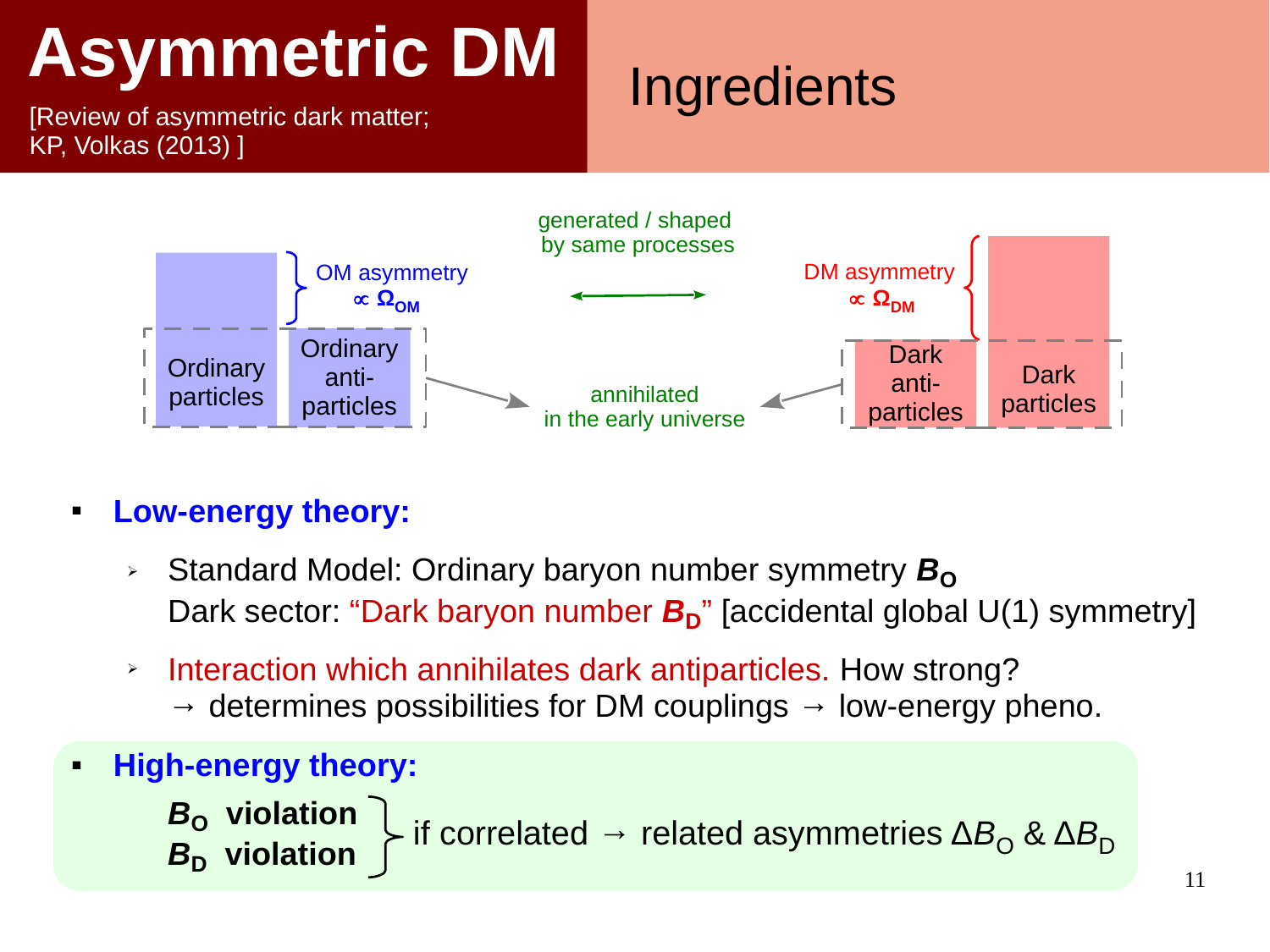[Review of asymmetric dark matter; KP, Volkas (2013) ]

# Relating Δ $B$ <sub>O</sub> & Δ $B$ <sub>D</sub>

#### Consider

$$
B_{gen} \equiv B_0 - B_D
$$
  

$$
X \equiv B_0 + B_D
$$

 $B_{gen}$  =  $(B-L)_O - B_D$  $X \equiv (B-L)_O + B_D$ 

Need processes which • violate  $X \rightarrow \Delta X \neq 0$ • preserve  $B_{\text{gen}} \rightarrow \Delta B_{\text{gen}} = 0$ 

 $\Delta$ (*B-L*)<sub>O</sub> =  $\Delta$ *B*<sub>D</sub> =  $\Delta$ *X* / 2

[e.g. Bell, KP, Shoemaker, Volkas (2011); KP, Trodden, Volkas (2011); von Harling, KP, Volkas (2012)]

*Side point:*  $B_{\text{gen}}$  remains always conserved  $\rightarrow$  could originate from a gauge symmetry, a generalization of the *B-L* symmetry of the SM, coupled to a dark sector  $\rightarrow$   $Z'_{B-L}$  with invisible decay width in colliders

or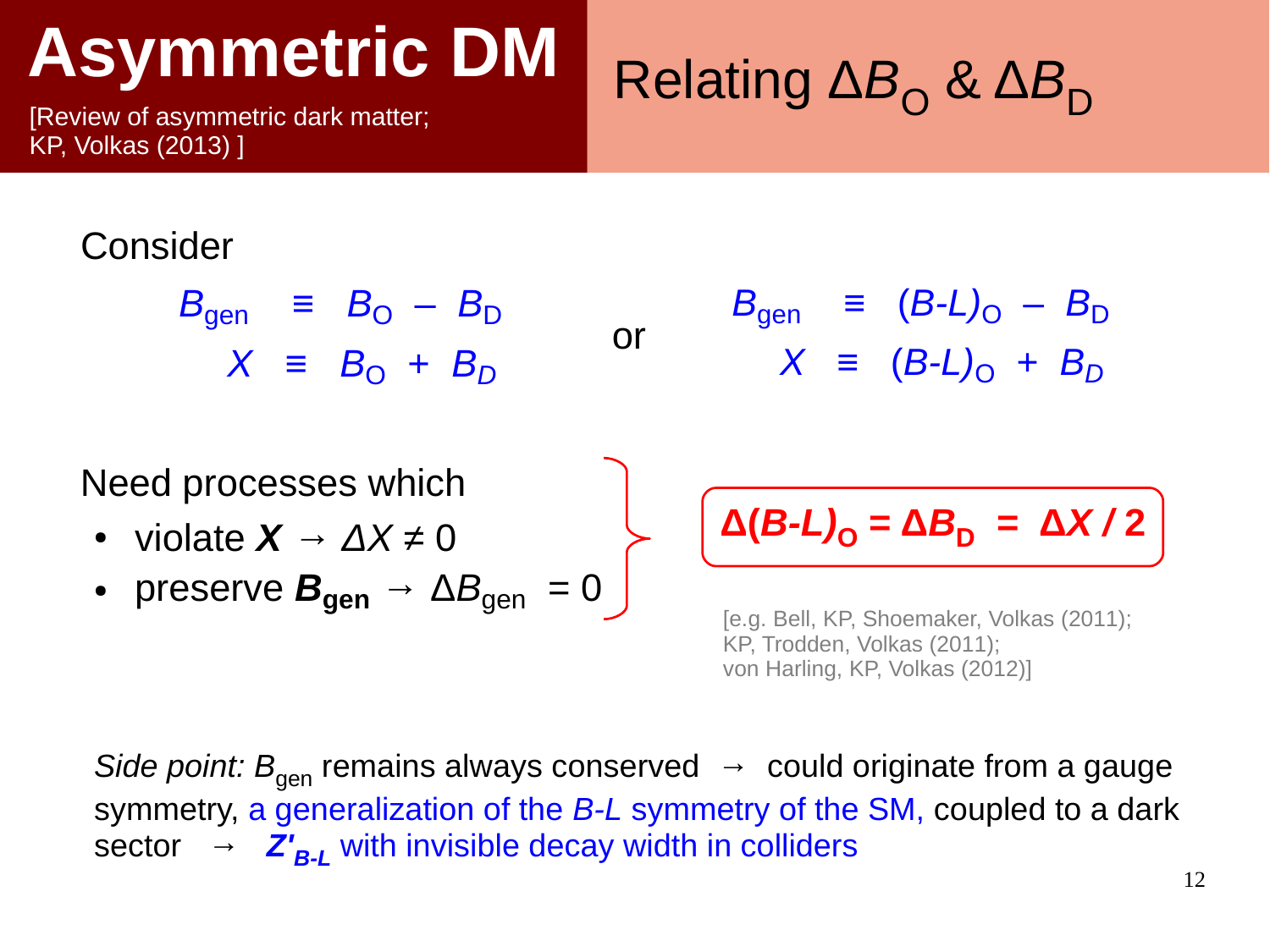[Review of asymmetric dark matter; KP, Volkas (2013) ]

## **Ingredients**



- **Low-energy theory:**
	- ▸ Standard Model: Ordinary baryon number symmetry **B**<sub>O</sub> Dark sector: "Dark baryon number  $B_D$ " [accidental global U(1) symmetry]
	- ➢ Interaction which annihilates dark antiparticles. How strong?
		- $\rightarrow$  determines possibilities for DM couplings  $\rightarrow$  low-energy pheno.
- **High-energy theory:**

*B***O violation** *B***<sup>D</sup> violation**  $\triangleright$  if correlated → related asymmetries ΔB<sub>O</sub> & ΔB<sub>D</sub>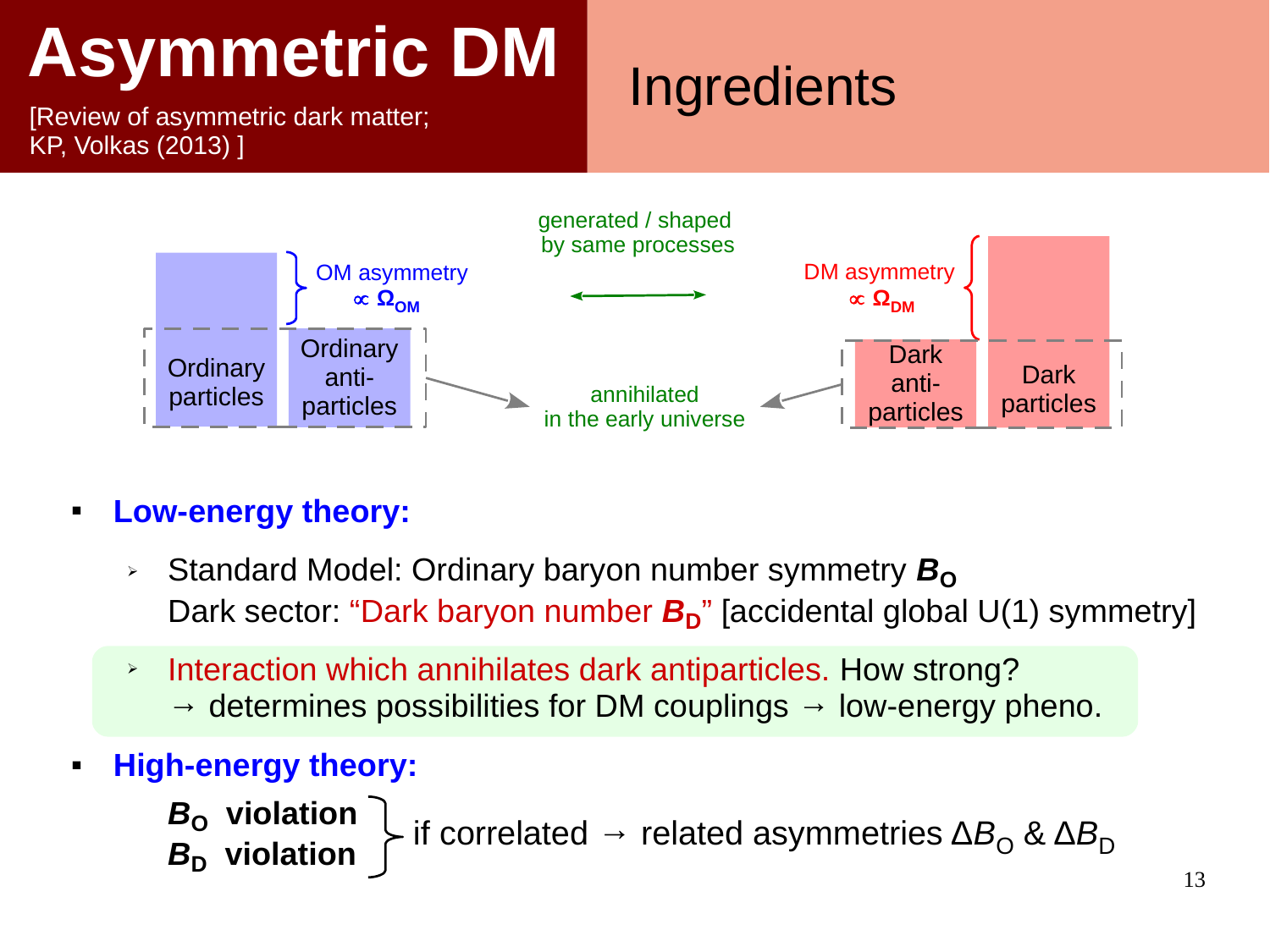## Non-relativistic thermal relic DM

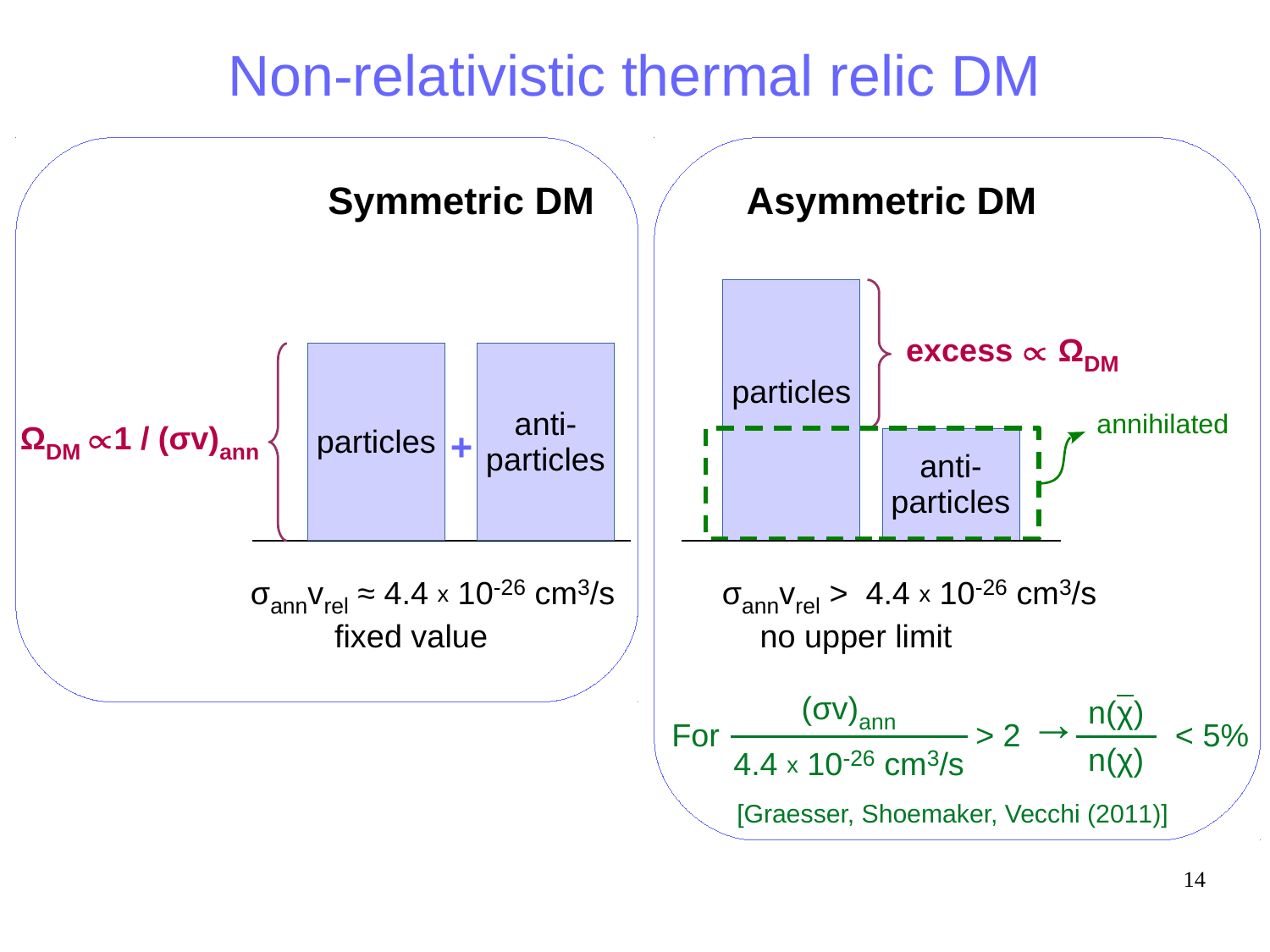[Review of asymmetric dark matter; KP, Volkas (2013) ]

Phase space of stable / long-lived relics



#### **Asymmetric dark matter**

- Encompasses most of the low-energy parameter space of thermal relic  $DM \rightarrow$  study models and low-energy pheno.
- Provides a suitable host for DM self-interacting via light species.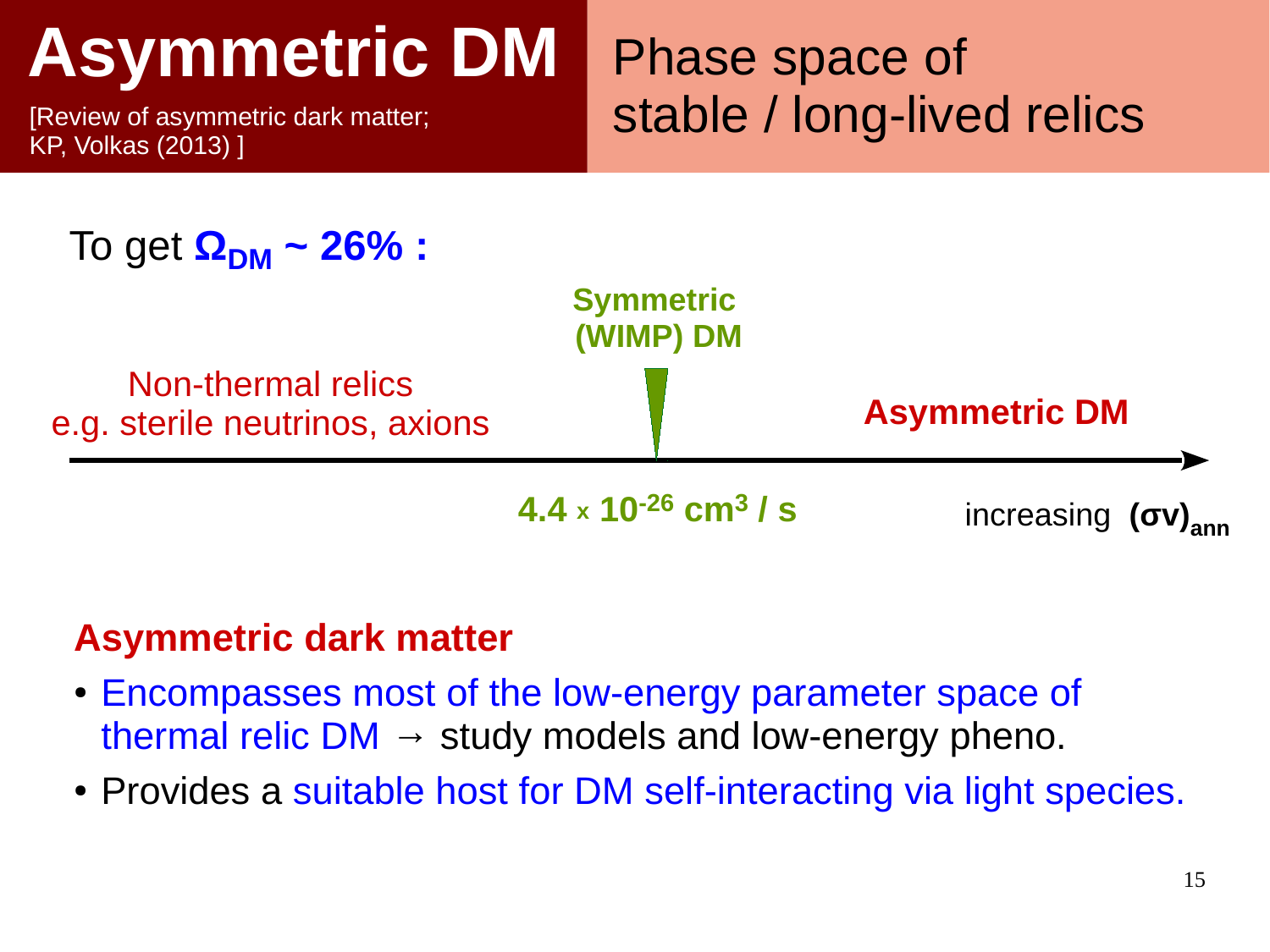[Review of asymmetric dark matter; KP, Volkas (2013) ]

## DM annihilation

### **Need**  $(σv)_{\text{ann}} > 4.4 \times 10^{-26}$  cm<sup>3</sup>/ s.

#### **What interaction can do the job?**

#### ● **χ χ → SM SM**

Annihilation directly into SM particles highly constrained via colliders and direct detection (see bounds on symmetric WIMP DM)

#### ● **χ χ → φ φ**

Annihilation into new light states:

- ✗ **φ → SM SM** : metastable mediators decaying into SM
- ✗ **φ stable light species,** e.g. dark photon (possibly massive, with kinetic mixing to hypercharge), or a new light scalar.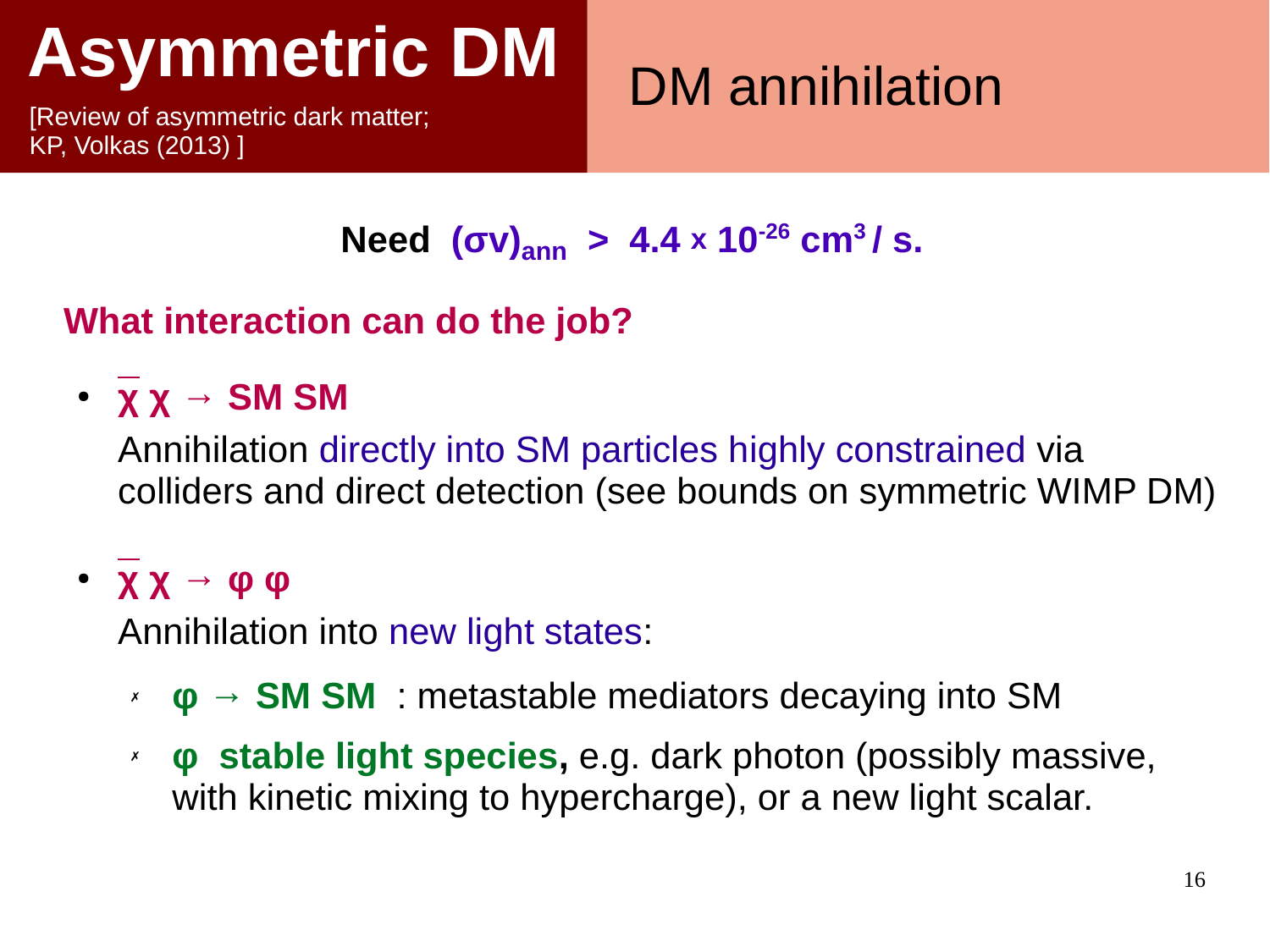[Review of asymmetric dark matter; KP, Volkas (2013) ]

## DM annihilation

## **Need**  $(σv)_{\text{ann}} > 4.4 \times 10^{-26}$  cm<sup>3</sup>/ s.

#### **What interaction can do the job?**

### ● **χ χ → SM SM**

Annihilation directly into SM particles highly constrained via colliders and direct detection (see bounds on symmetric WIMP DM)

### ● **χ χ → φ φ**

Annihilation into new light states:

- ✗ **φ → SM SM** : metastable mediators decaying into SM
- ✗ **φ stable light species,** e.g. dark photon (possibly massive, with kinetic mixing to hypercharge), or a new light scalar.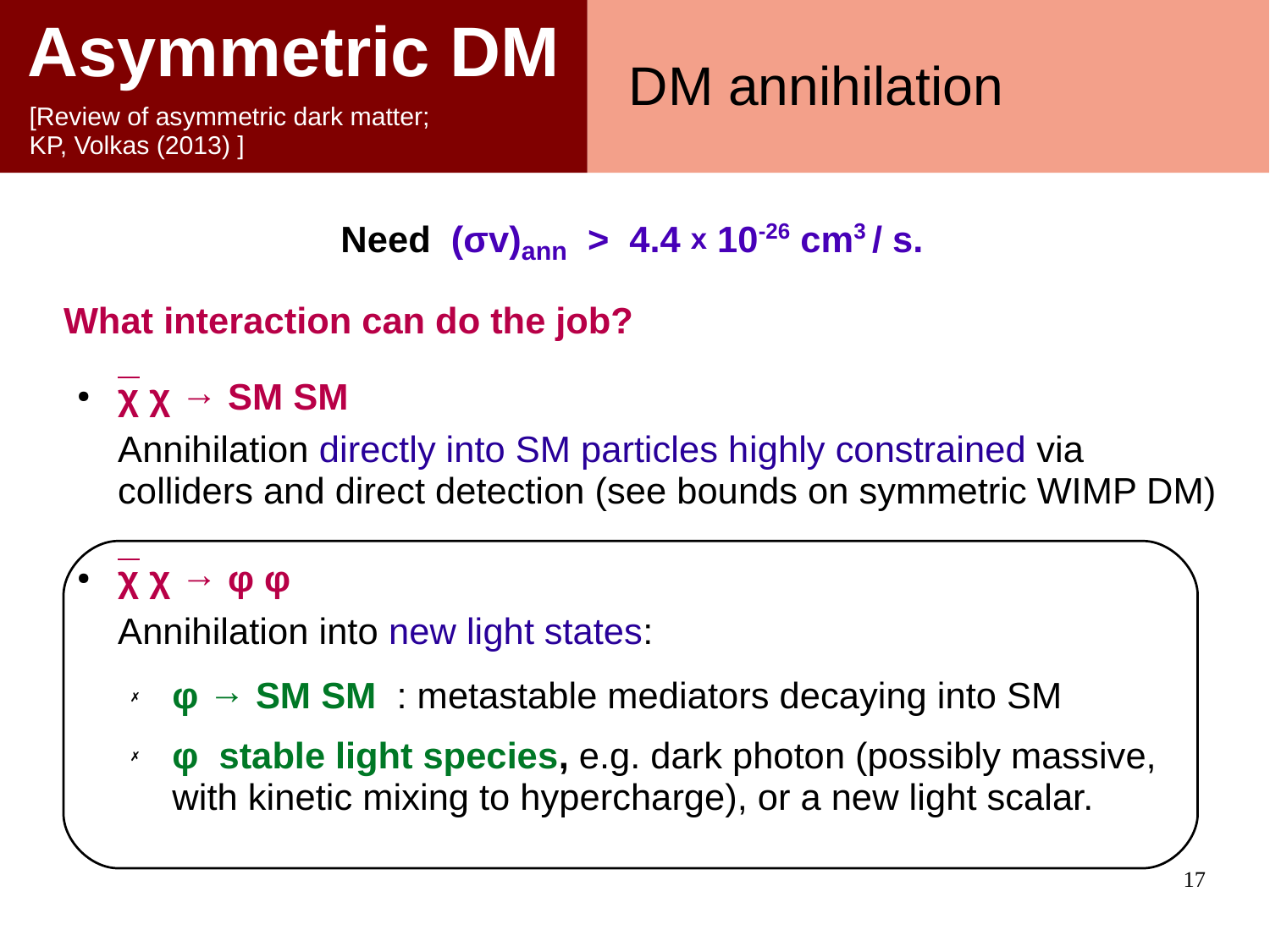[Review of asymmetric dark matter; KP, Volkas (2013) ]

## **Structure**

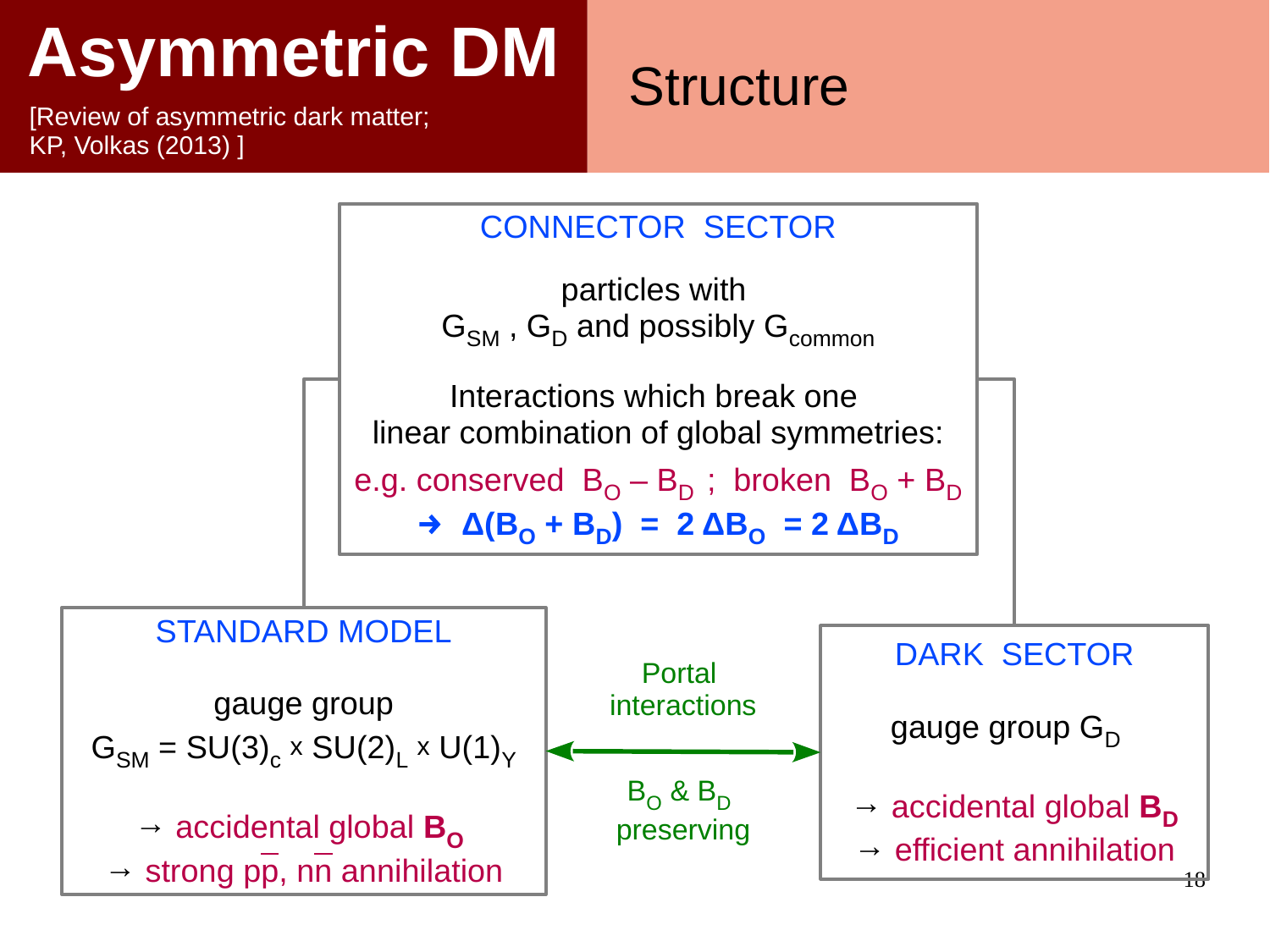[Review of asymmetric dark matter; KP, Volkas (2013) ]

## **Structure**

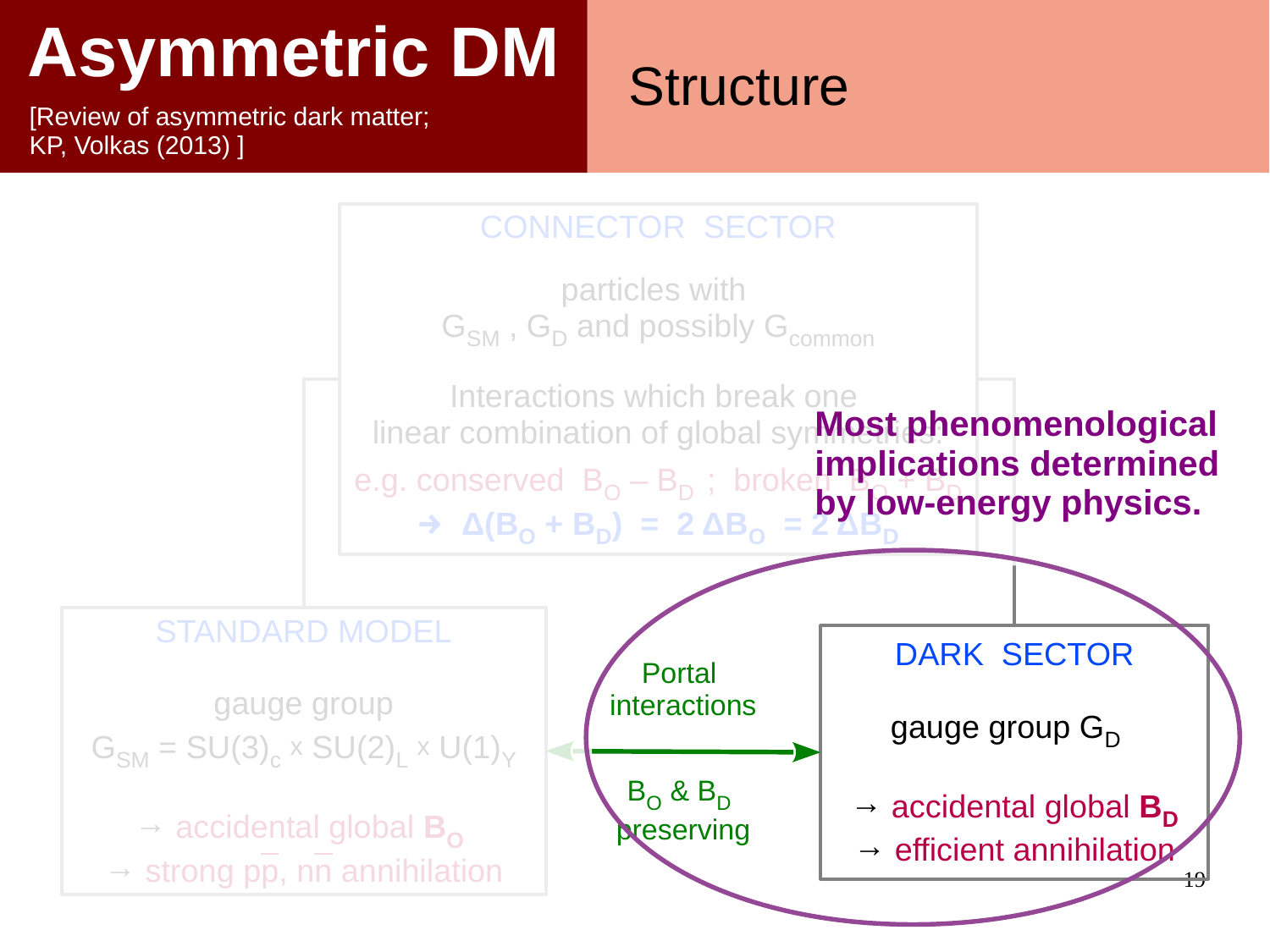[Review of asymmetric dark matter; KP, Volkas (2013) ]

## Phenomenology: zoo of possibilities

- Does asymmetric DM pheno have to be unconventional ? *No.* 
	- ➢ Many regimes where it behaves as collisionless CDM.
	- ➢ Could have weak-scale interactions with ordinary matter.
	- ➢ Main difference in (sufficiently) high-energy physics.
	- ➢ Scenario still motivated by cosmic coincidence.
- Is it interesting to consider regimes with unconventional pheno? Yes!
	- ➢ Disagreement between collisionless CDM predictions and observations of galactic structure: May be telling us something non-trivial about DM.
	- ➢ Potential for interesting signatures (not yet fully explored).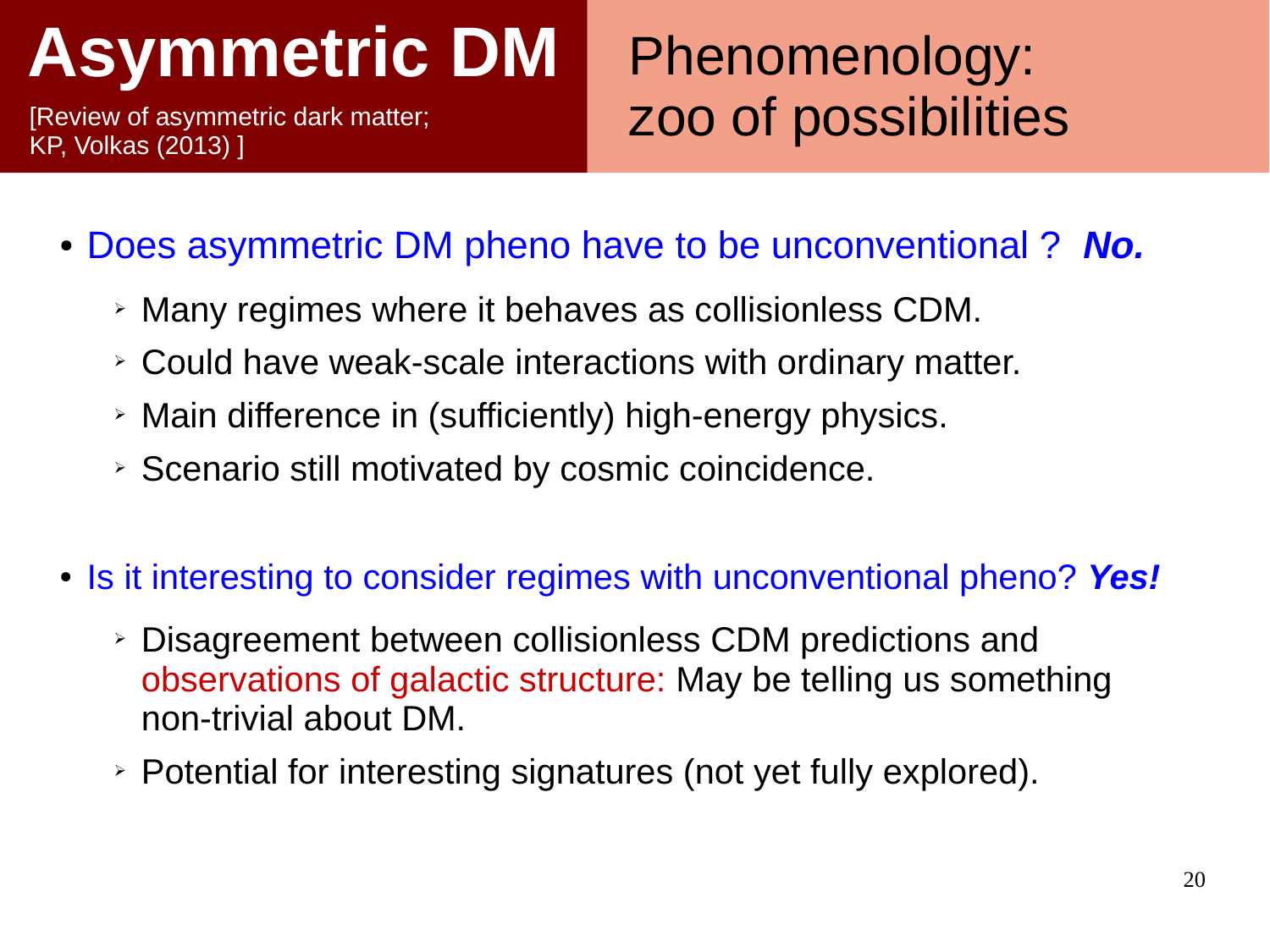[Review of asymmetric dark matter; KP, Volkas (2013) ]

## Phenomenology: zoo of possibilities

- Does asymmetric DM pheno have to be unconventional ? *No.* 
	- ➢ Many regimes where it behaves as collisionless CDM.
	- ➢ Could have weak-scale interactions with ordinary matter.
	- ➢ Main difference in (sufficiently) high-energy physics.
	- ➢ Scenario still motivated by cosmic coincidence.
- Is it interesting to consider regimes with unconventional pheno? Yes!
	- ➢ Disagreement between collisionless CDM predictions and observations of galactic structure: May be telling us something non-trivial about DM.
	- ➢ Potential for interesting signatures (not yet fully explored).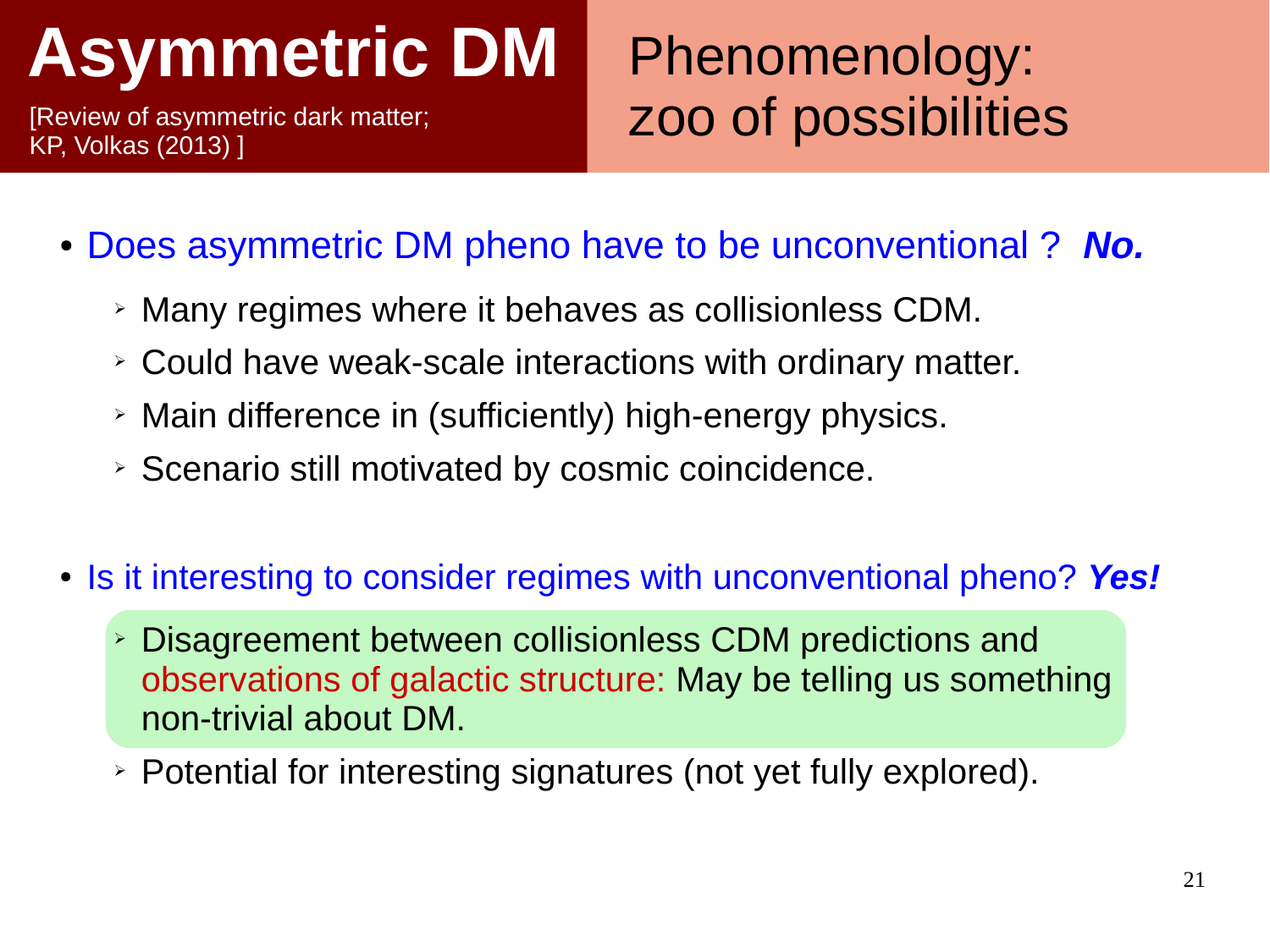## **Collisionless ΛCDM and galactic structure**

- Very successful in explaining large-scale structure.
- At galactic and subgalactic scales: simulations predict too rich structure. Various problems identified: "cusps vs cores", "missing satellites", "too big to fail".

### **too much matter in central few kpc of typical galaxies.**

[an overview: Weinberg, Bullock, Governato, Kuzio de Naray, Peter; arXiv: 1306.0913]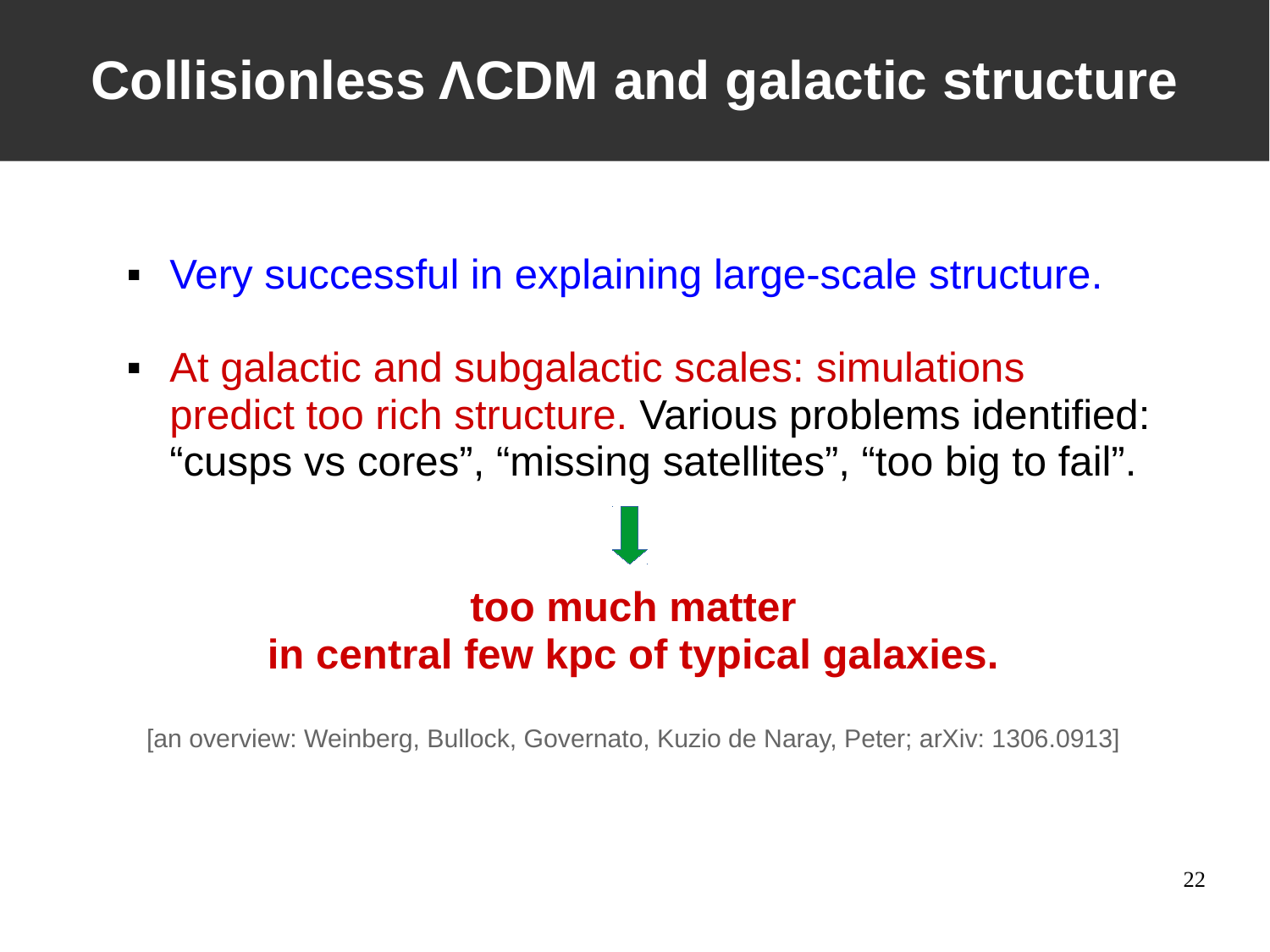## **Small-scale galactic structure: How to suppress it**

#### **Baryonic physics**

### **Shift in the DM paradigm:**

Retain success of collisionless ΛCDM at large scales, suppress structure at small scales

- ➢ Warm DM, e.g. keV sterile neutrinos
- ➢ Self-interacting DM

Continuum of possibilities:

How warm or how self-interacting can / should DM be?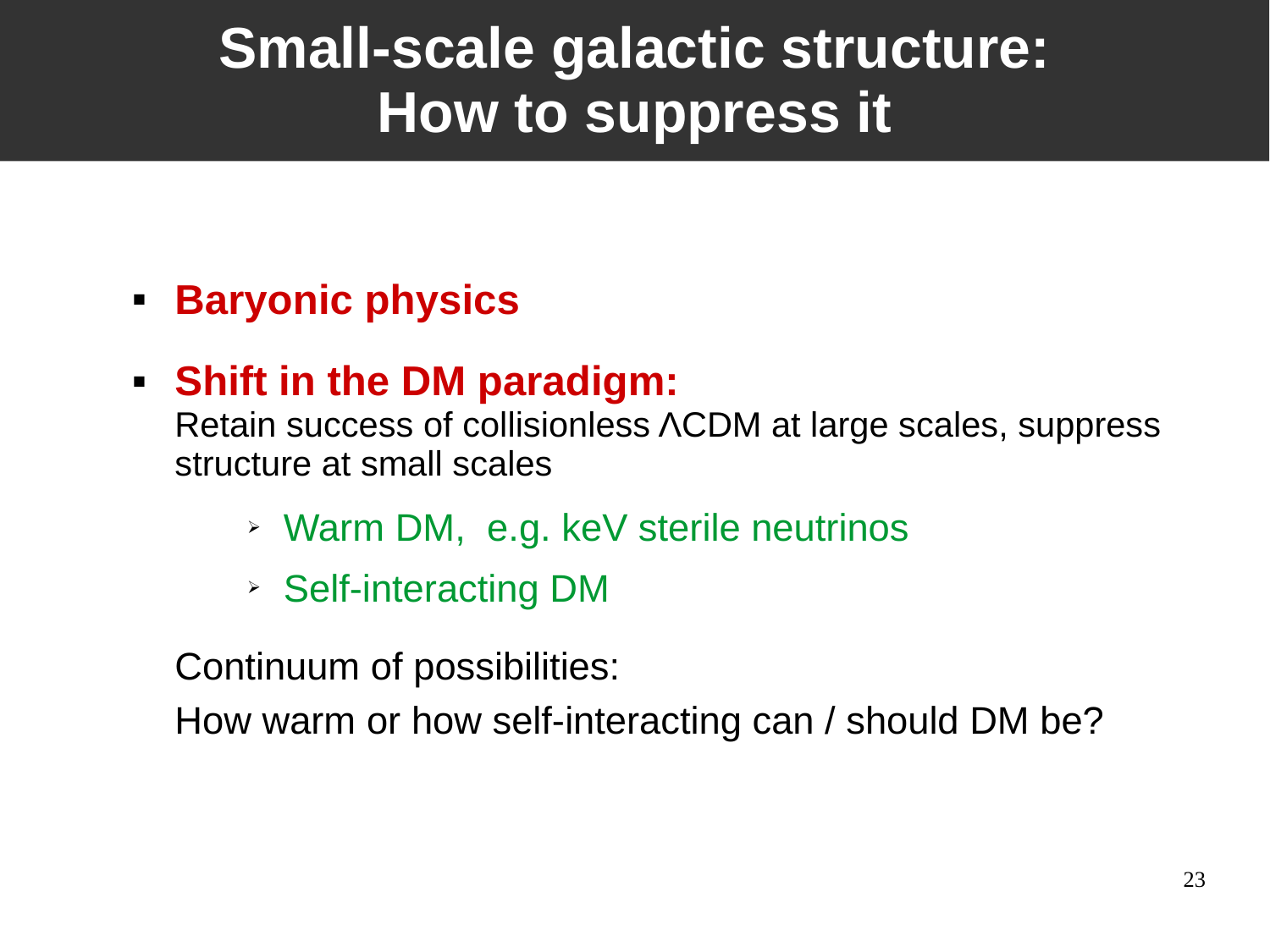#### **Self-interacting DM**  What is it good for?

The energy & momentum exchange between DM particles:

#### **Heats up the low-entropy material**

- $\rightarrow$  suppresses overdensities [cusps vs cores]
- $\rightarrow$  suppresses star-formation rate [missing satellites, "too big to fail"]

#### $\blacksquare$ **Isotropises DM halos**

 $\rightarrow$  constrained by observed ellipticity of large haloes.



[Theory: Spergel, Steinhardt (2000). Simulations: Rocha et al. (2012); Peter et al. (2012); Zavala et al (2012)]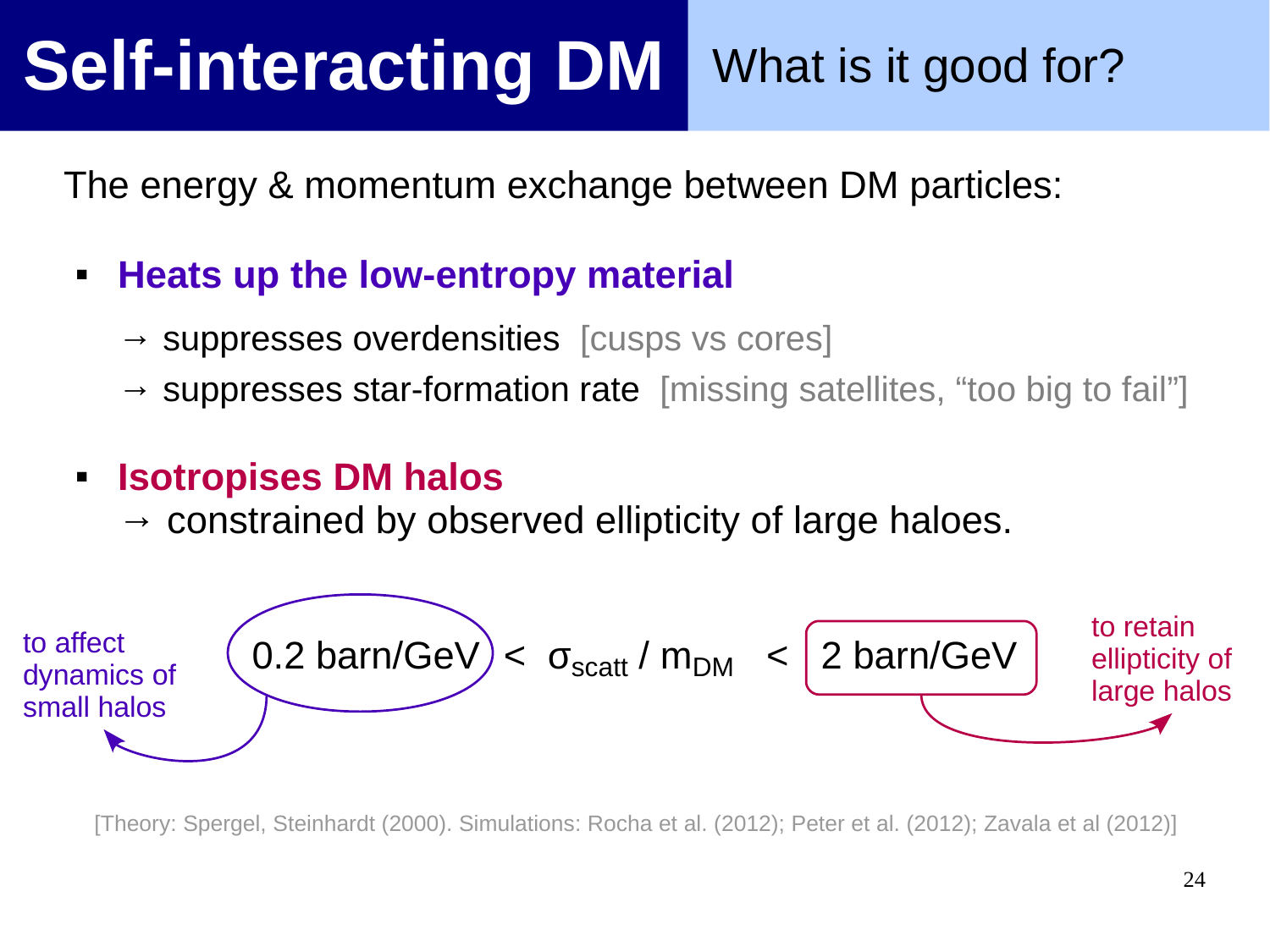# **Self-interacting DM** What interaction?

```
σ<sub>scatt</sub> / m<sub>DM</sub>   ~   barn / GeV       (arge!
```


DM coupled to a light or massless force mediator (long-range interaction)

- $\sigma_{scatt}$  /  $m_{DM}$  ~ nuclear interaction strength
- If mediator sufficiently light:  $\sigma_{scatt} \sim 1 / v^n$ , n > 0:
	- ➢ Significant effect on small halos (small velocity dispersion)
	- ➢ Negligible effect on large halos (large velocity dispersion)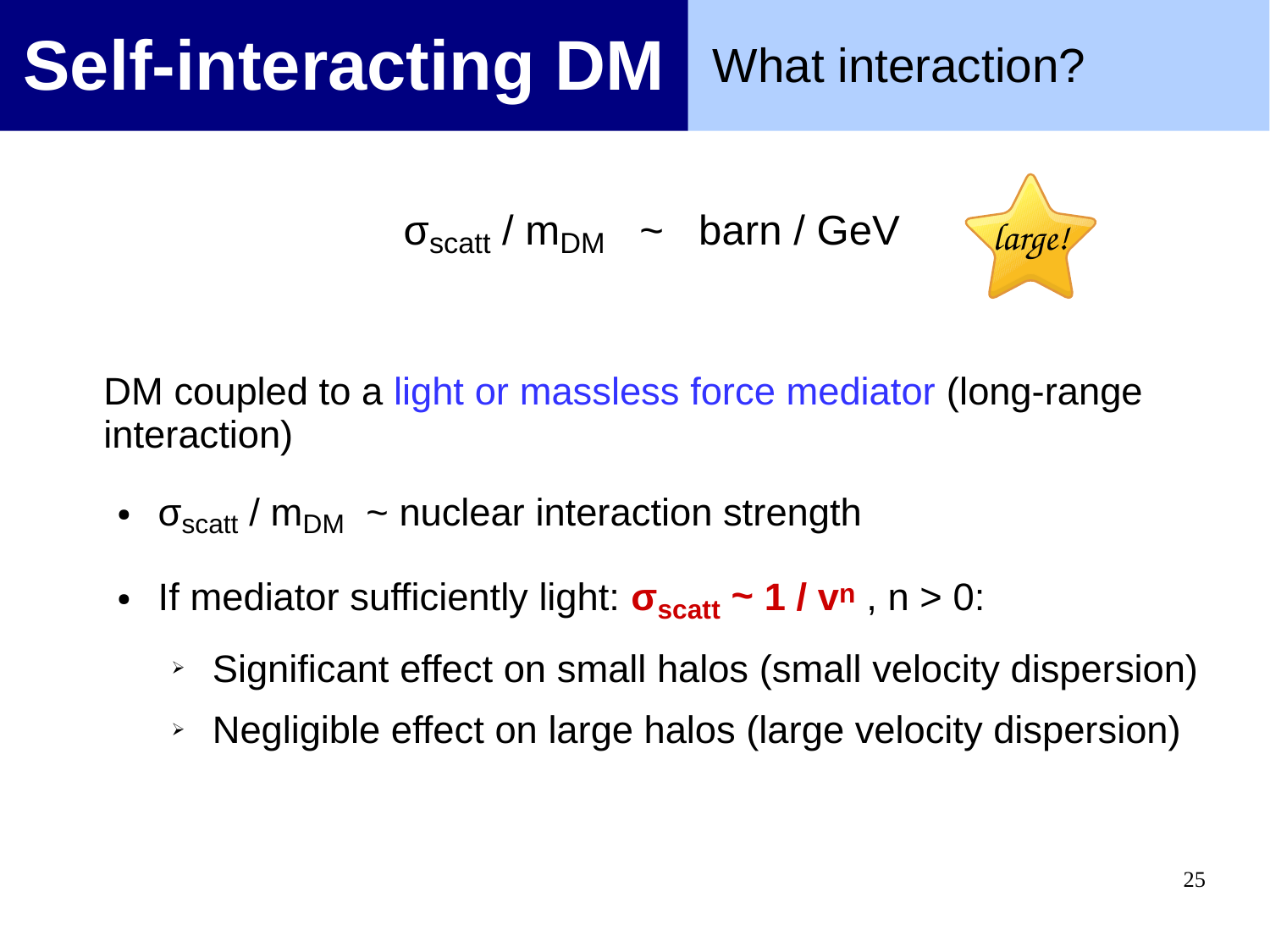#### **Self-interacting DM**  Sketching a theory



Sizable self-interactions via light mediators imply minimum contribution to DM annihilation; annihilation cross-section could exceed canonical value for symmetric thermal relic DM

 $\rightarrow$  consider **asymmetric DM** (also motivated by  $\Omega_{DM} \sim \Omega_{OM}$ )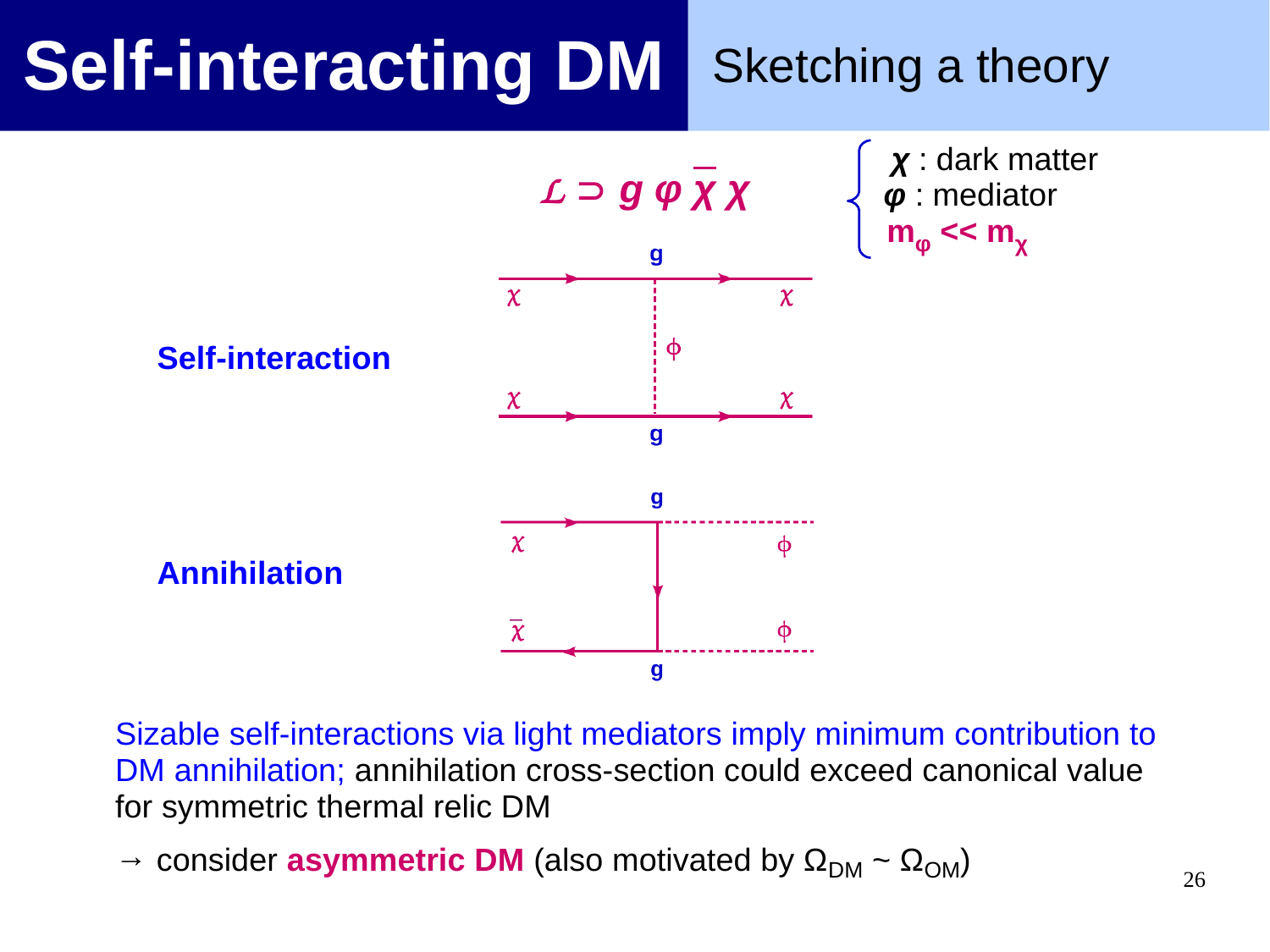## **Asymmetric dark matter with (long-range) self-interactions**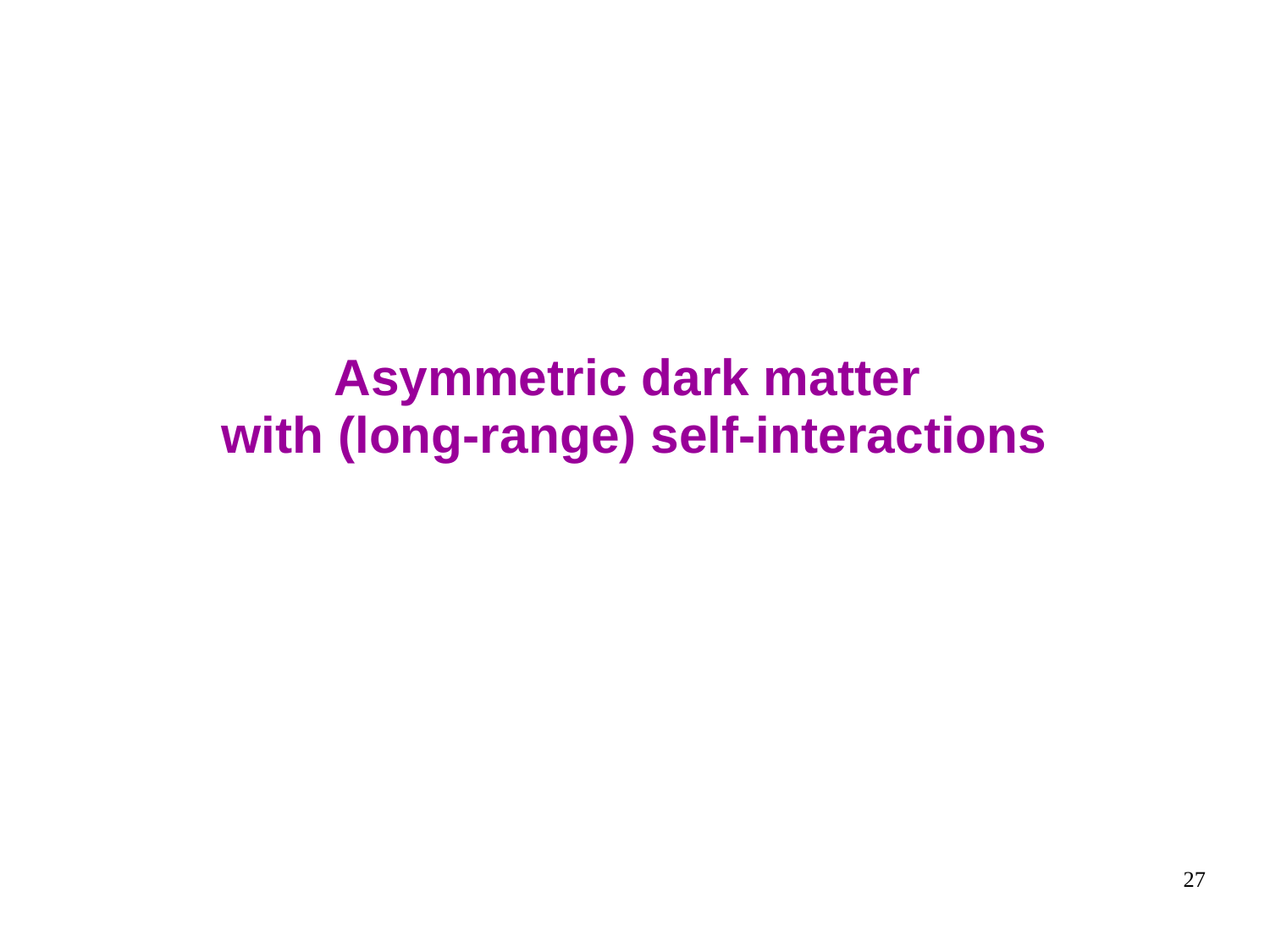## **Self-interacting asymmetric dark matter**

- How to go about studying it?
- Many studies of long-range DM self-interactions (in either the symmetric or asymmetric regime) employ a Yukawa potential

 $V_{\gamma\gamma}$  (r) =  $\pm \alpha$  exp (– m<sub>o</sub> r) / r

[upper bound on  $\sigma_{scatt} \rightarrow$  lower bound on  $m_{\omega}$  / upper bound on  $\alpha$ ]

• However, typically reality is often more complex for asymmetric DM with (long-range) self-interactions.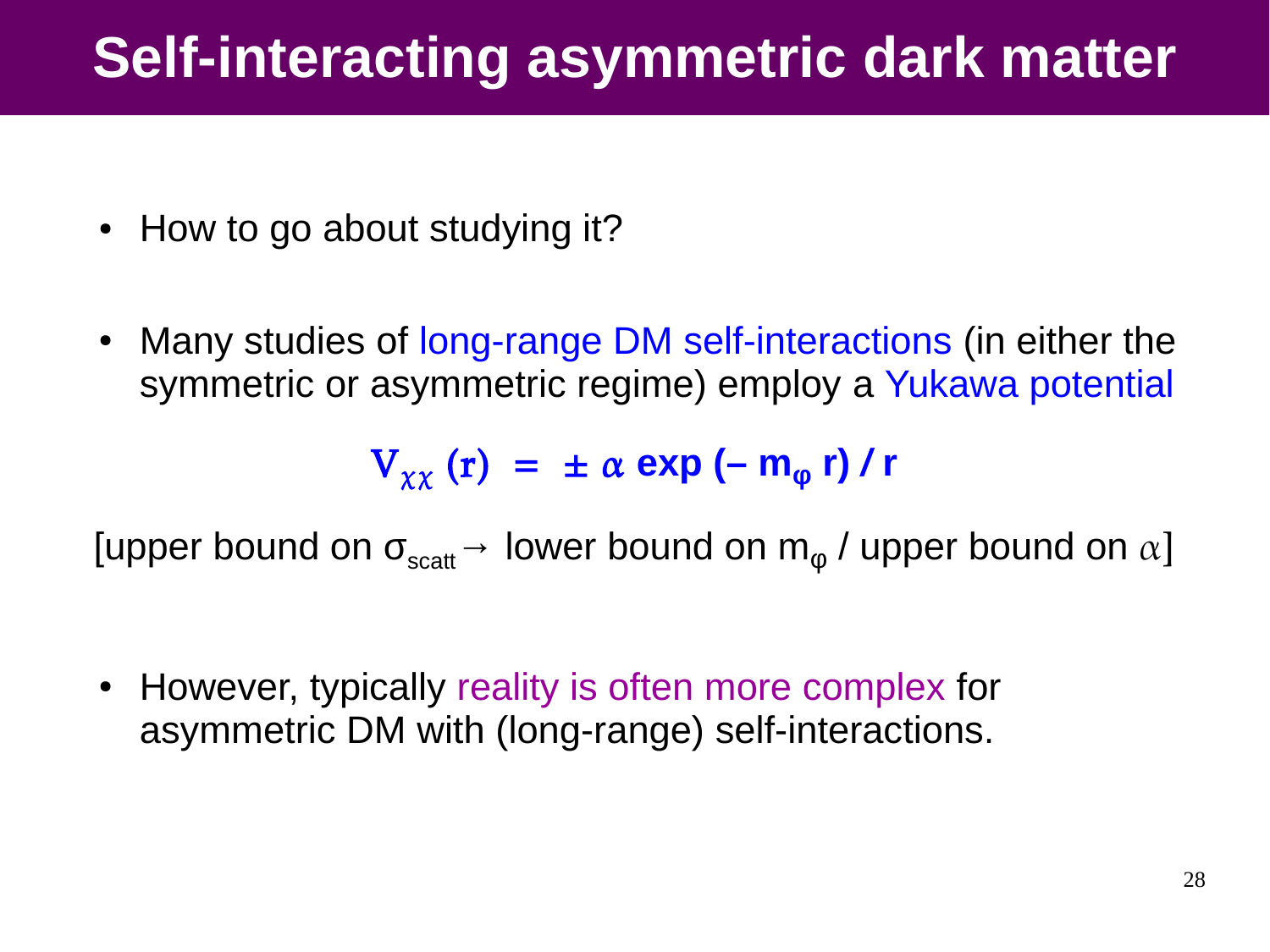## **Self-interacting asymmetric dark matter**

#### ● **Complex early-universe dynamics**

Formation of stable DM bound states  $\rightarrow$  Multi-species DM, e.g. dark ions, dark atoms, dark nuclei.

#### ● **Implications for detection**

- Variety of DM self-interactions  $\rightarrow$  affect kinematics of halos.
- Variety of DM-nucleon interactions  $\rightarrow$  direct detection.
- Variety of radiative DM processes  $\rightarrow$  indirect detection.
- Consider classes of models, **calculate cosmology + phenomenology self-consistently**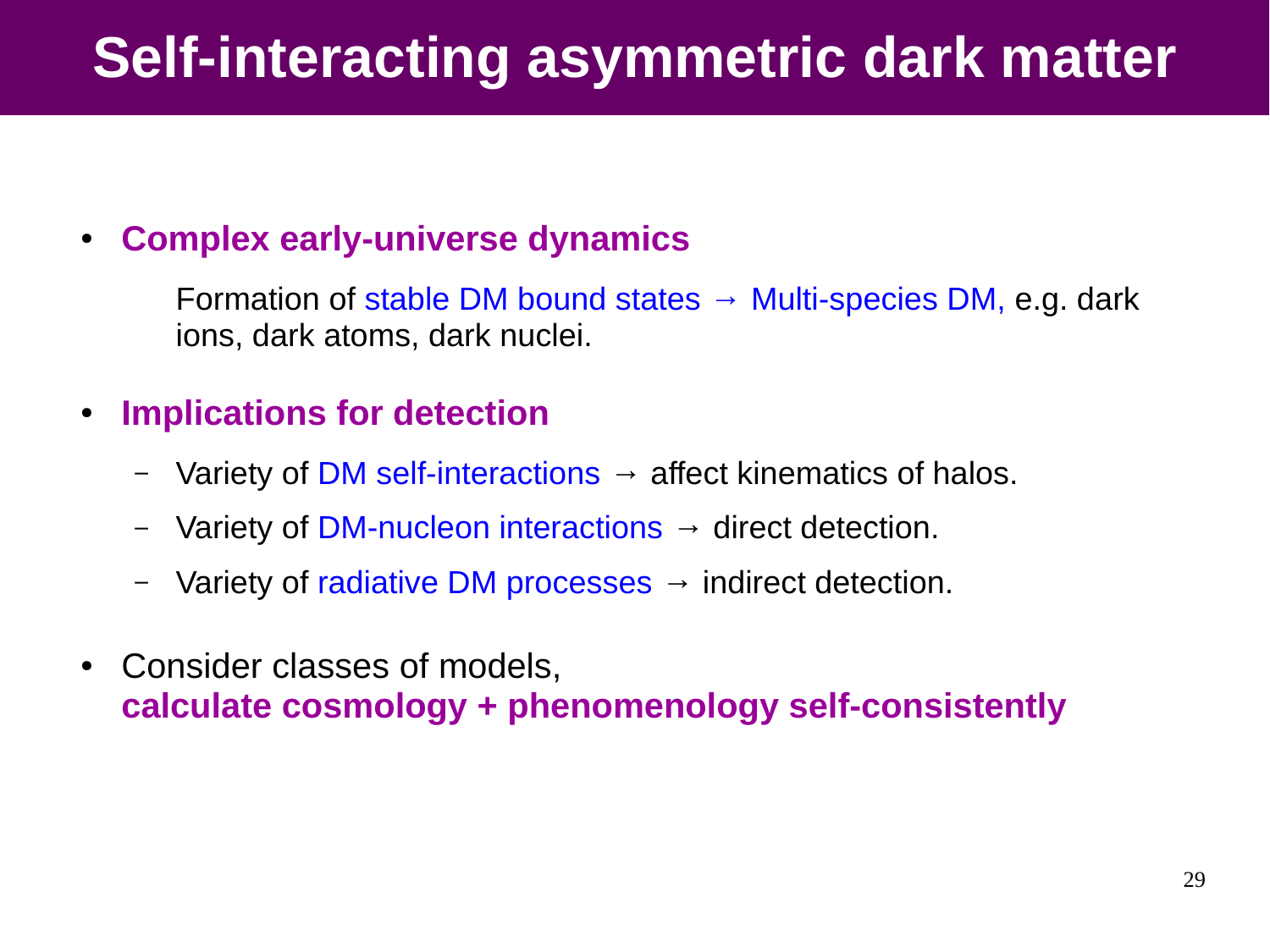A minimal self-interacting asymmetric DM example:

**atomic dark matter**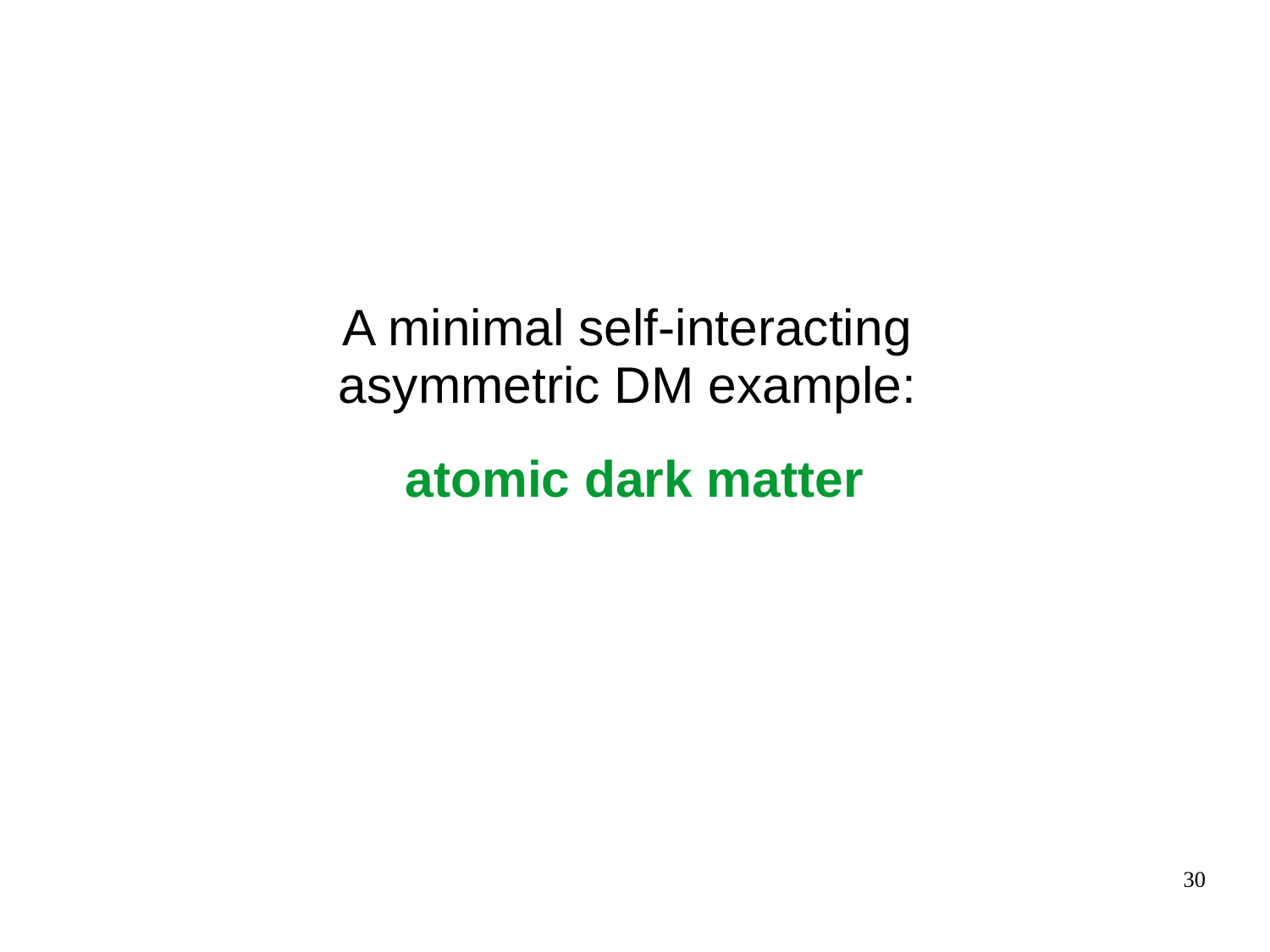- DM relic density: dark particle-antiparticle asymmetry
- DM couples to a gauged  $\mathsf{U(1)}_\mathsf{D}$  [dark electromagnetism]
	- $\rightarrow$  DM self-scattering in halos today via dark photons.
	- $\rightarrow$  DM annihilation in the early universe into dark photons.

[specific models: Kaplan et al (2009, 2011); KP, Trodden, Volkas (2011); von Harling, KP, Volkas (2012)]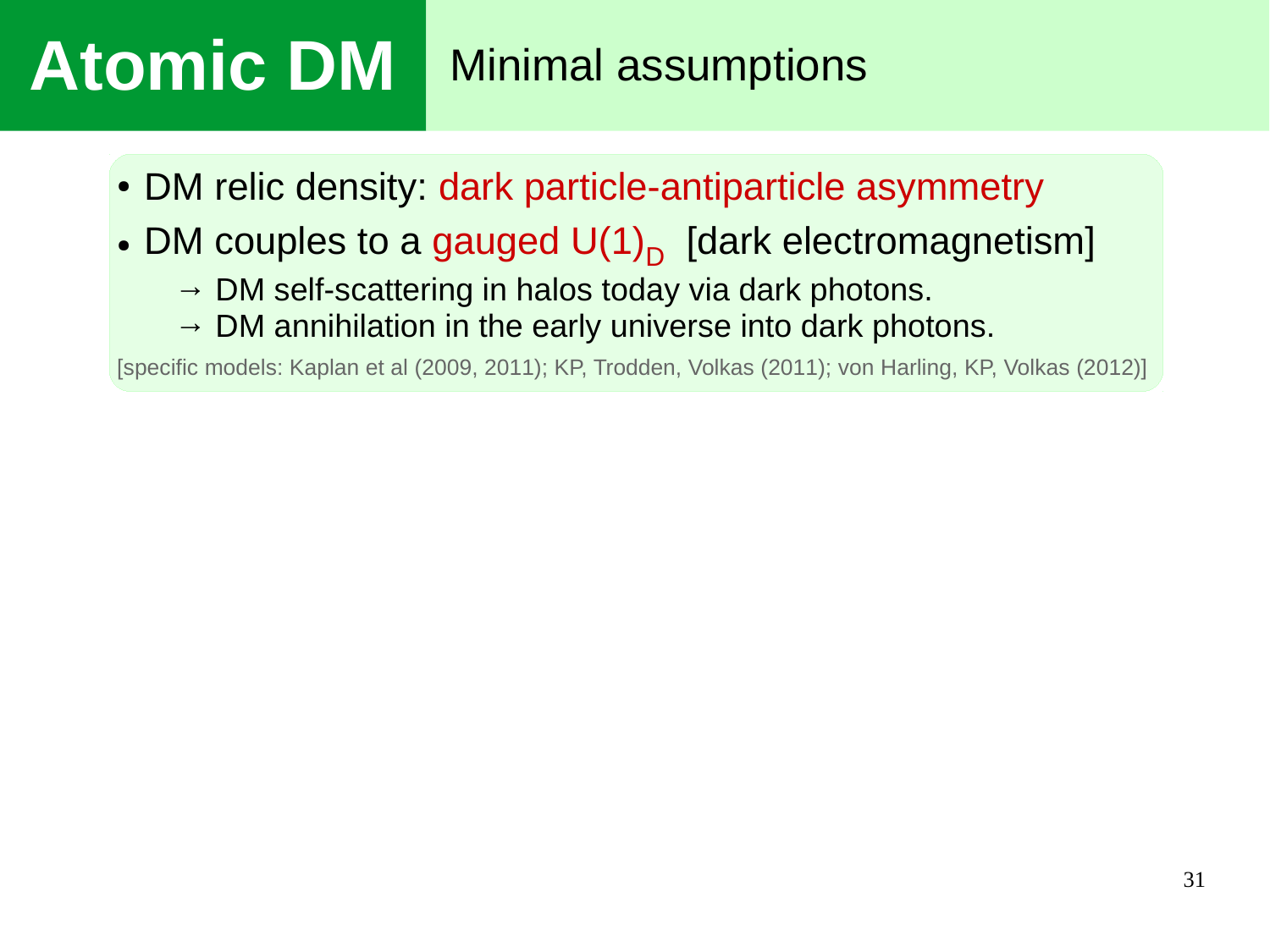## **Atomic DM**  $\blacksquare$  Minimal assumptions  $\rightarrow$  rich dynamics

- DM relic density: dark particle-antiparticle asymmetry
- DM couples to a gauged  $\mathsf{U(1)}_\mathsf{D}$  [dark electromagnetism]
	- $\rightarrow$  DM self-scattering in halos today via dark photons.
	- $\rightarrow$  DM annihilation in the early universe into dark photons.

[specific models: Kaplan et al (2009, 2011); KP, Trodden, Volkas (2011); von Harling, KP, Volkas (2012)]

#### Gauge invariance mandates DM be **multi-component**:

• Massless dark photon:

Dark electric charge carried by dark protons  $p_{\overline{D}}^+$  compensated by opposite charge carried by dark electrons  $\mathbf{e}_{\mathbf{D}}$  . They can bind in dark Hydrogen atoms  $H_D^{\vphantom{\dagger}}$ .

• Mildly broken  $\mathsf{U(1)}_\mathsf{D}$ , light dark photon:

Similar conclusion in most of the parameter space of interest.

[KP, Pearce, Kusenko (2014)]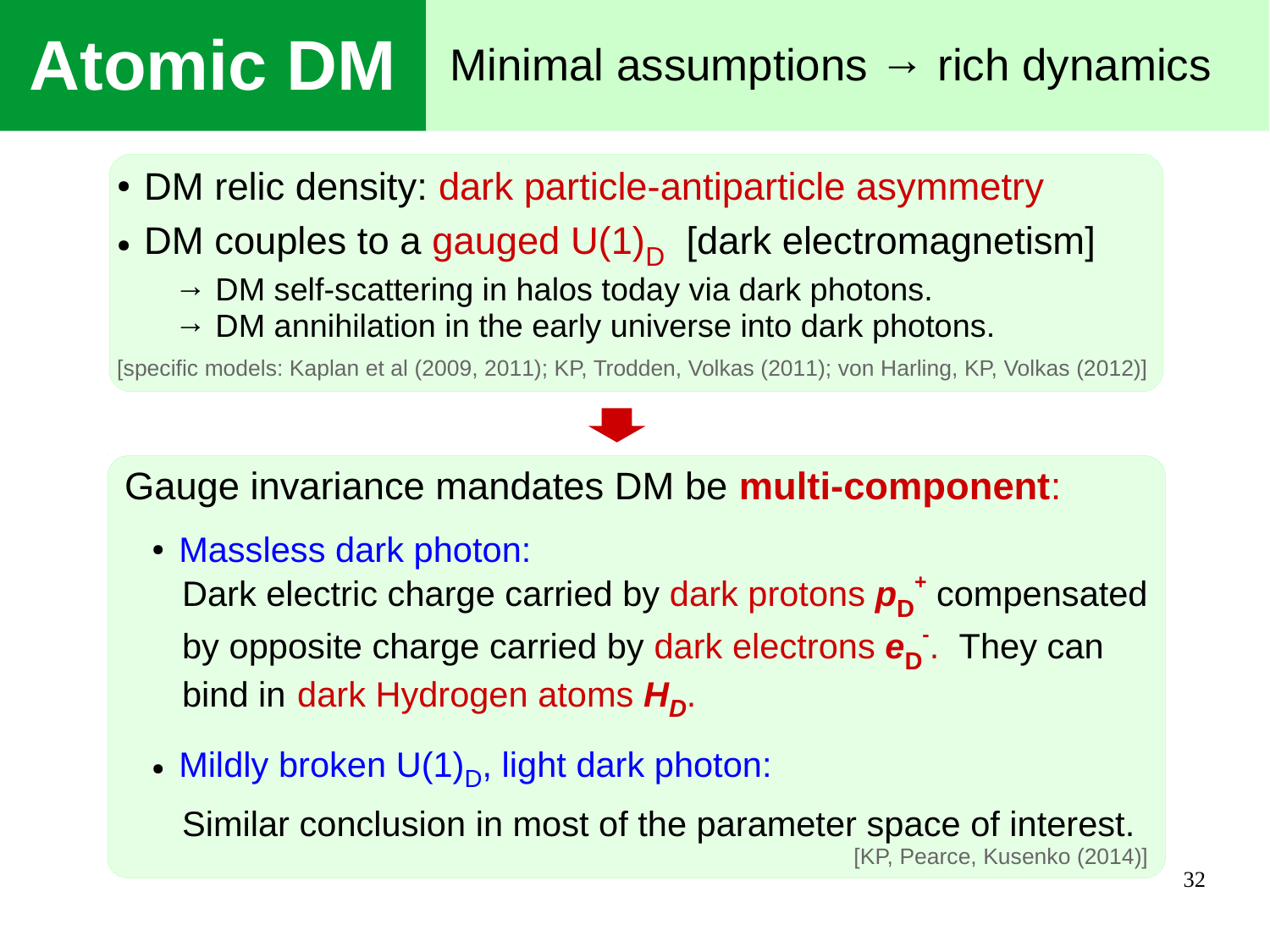## **Atomic DM**  $\blacksquare$  Minimal assumptions  $\rightarrow$  rich dynamics

- DM relic density: dark particle-antiparticle asymmetry
- DM couples to a gauged  $\mathsf{U(1)}_\mathsf{D}$  [dark electromagnetism]
	- $\rightarrow$  DM self-scattering in halos today via dark photons.
	- $\rightarrow$  DM annihilation in the early universe into dark photons.

[specific models: Kaplan et al (2009, 2011); KP, Trodden, Volkas (2011); von Harling, KP, Volkas (2012)]

Gauge invariance mandates DM be **multi-component**:

- Massless dark photon: Dark electric charge carried by dark protons  $p_{\text{D}}^+$  compensated by opposite charge carried by dark electrons  $\mathbf{e}_{\mathbf{p}^{\prime}}$ . They can bind in dark Hydrogen atoms *H<sup>D</sup>* . **fundamental**
- Mildly broken  $\mathsf{U(1)}_\mathsf{D}$ , light dark photon:

Similar conclusion in most of the parameter space of interest.

[KP, Pearce, Kusenko (2014)]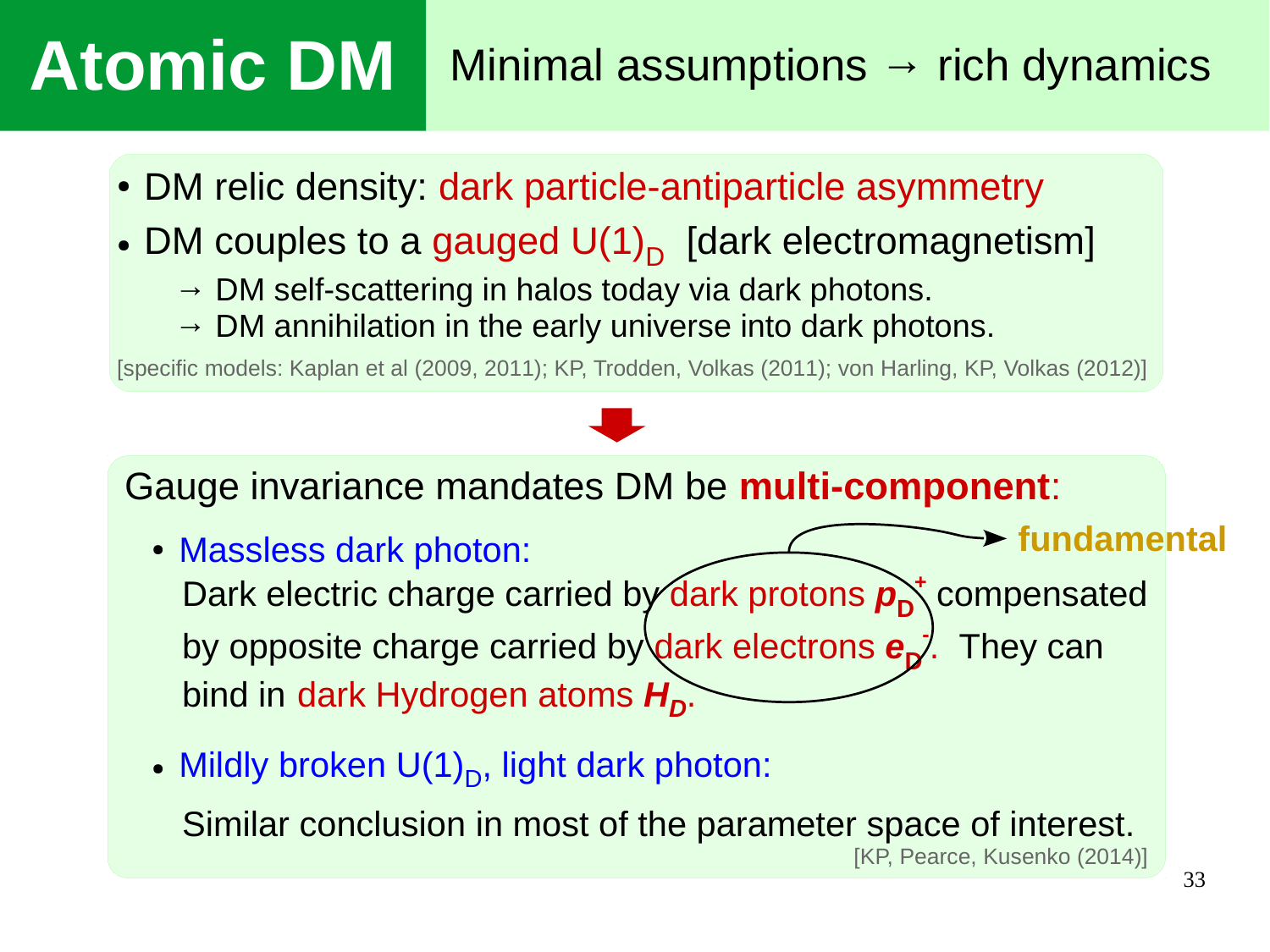## **Atomic DM Model-building example**

| $G = G_{SM} \times (U(1)_{B_{gen}}) \times$<br>$U(1)_D$                                              |               | gauged<br>gen | gauged | accidental<br>global |  |
|------------------------------------------------------------------------------------------------------|---------------|---------------|--------|----------------------|--|
| same as $(B-L)_{V}$<br>for SM particles<br>• Efficient annihilation<br>• DM self-scattering in halos | $\bm{p}_D^{}$ | $-2$          |        |                      |  |
|                                                                                                      | $e_{D}$       |               |        |                      |  |
| accidental global $(B-L)_V \& B_D$                                                                   |               |               |        |                      |  |

$$
\delta L_{\text{low}} = L_{\text{SM}} + \overline{p}_{D} (i\cancel{D} - m_{p}) p_{D} + \overline{e}_{D} (i\cancel{D} - m_{e}) e_{D} + (\varepsilon/2) F_{\gamma \mu\nu} F_{D}^{\mu\nu}
$$
\n
$$
\delta L_{\text{high}} \supset (1/\Lambda^{8}) (\overline{u}^{c}d \overline{s}^{c} u \overline{d}^{c} s) \overline{e}_{D}^{c} p_{D}
$$
\n
$$
\text{preserves } B_{\text{gen}} = (B-L)_{V} - B_{D} \qquad \text{X asymmetry generation: } \Delta (B-L)_{V} = \Delta B_{D} \qquad \text{breaks} \qquad X = (B-L)_{V} + B_{D} \qquad \text{[e.g. via Affleck-Dine mechanism in susy models;}
$$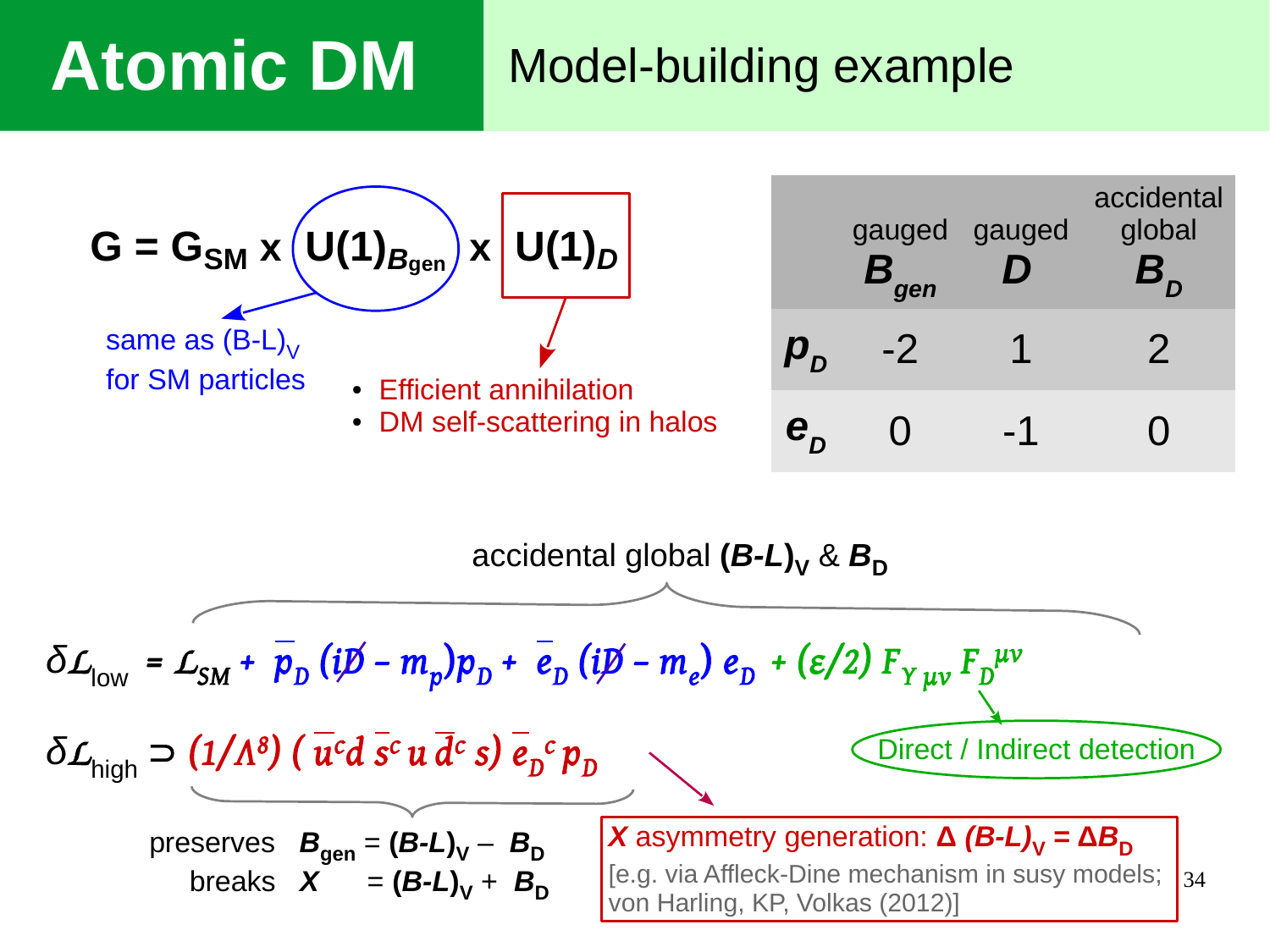# **Atomic DM | Cosmology**

*t*

| Dark asymmetry generation<br>in $U(1)_D$ -neutral op $(p_n e_n)$                                                             | $T_{\text{asym}}$ > $m_{p_{n}}$ / 25                                                                                                        |
|------------------------------------------------------------------------------------------------------------------------------|---------------------------------------------------------------------------------------------------------------------------------------------|
| Freeze-out of annihilations<br>$p_{D}p_{D} \rightarrow \gamma_{D}\gamma_{D}$ & $e_{D}e_{D} \rightarrow \gamma_{D}\gamma_{D}$ | $T_{\rm FO} \approx m_{p_{\rm D},e_{\rm D}}/30$                                                                                             |
| Dark recombination,<br>$p_{\rm D}$ + $e_{\rm D}$ - $H_{\rm D}$ + $\gamma_{\rm D}$                                            | $T_{\text{recomb}} \leq \text{binding energy} = \alpha_{\text{D}}^2 \mu_{\text{D}} / 2$                                                     |
| <b>Residual ionisation fraction</b>                                                                                          | $X_{ion} \equiv \frac{n_{p_b}}{n_{p_b} + n_{H_b}} \sim min \left[ 1, 10^{-10} \frac{m_{p_b} m_{e_b}}{\alpha_{p_b}^4 \text{ GeV}^2} \right]$ |
| [If dark photon massive]<br>Dark phase transition                                                                            | $T_{\text{PT}}$ ~ $m_{\gamma_{\text{D}}}$ / (8πα <sub>D</sub> ) <sup>1/2</sup>                                                              |

[Kaplan, Krnjaic, Rehermann, Wells (2009); KP, Trodden, Volkas (2011); Cyr-Racine, Sigurdson (2012); KP, Pearce, Kusenko (2014)]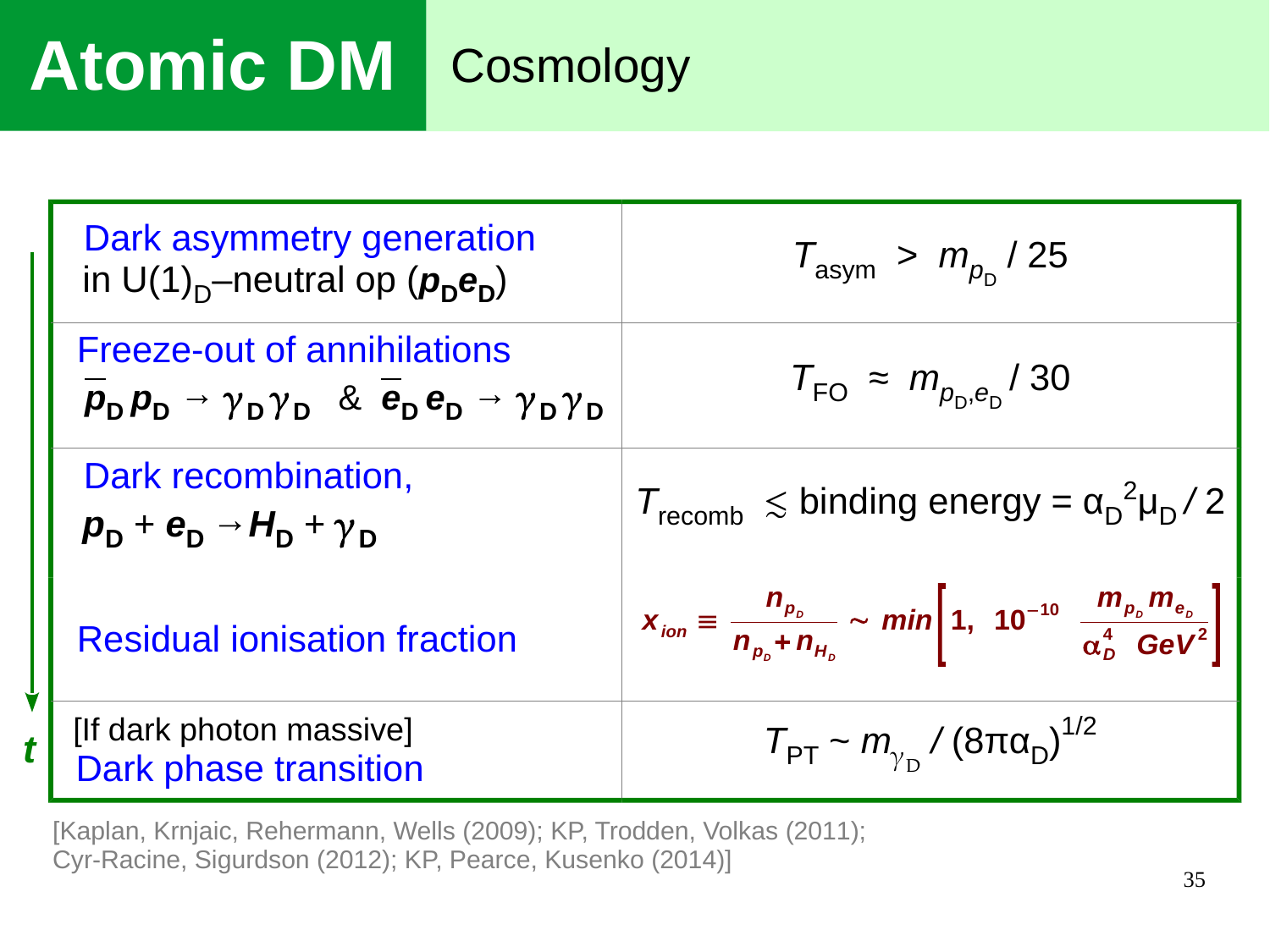**Atomic DM** with a massive dark photon

Asymmetric DM coupled to a dark photon is  $\bm{m}$ ulticomponent ( $\bm{\rho}_{\mathsf{D}}$  ,  $\bm{e}_{\mathsf{D}}$ ), and possibly atomic ( $\bm{\mathsf{H}}_{\mathsf{D}}$ ) in much of the parameter space where the dark photon is light enough to mediate sizable (long-range) DM self-interactions

[KP, Pearce, Kusenko (2014)]

- ➢ Bound-state formation cannot be ignored.
- ➢ The formation of atomic bound states screens the DM self-interaction.
- ➢ Force mediator need not be "sufficiently massive" to satisfy constraints.
- ➢ Interplay between cosmology and strength of the interactions.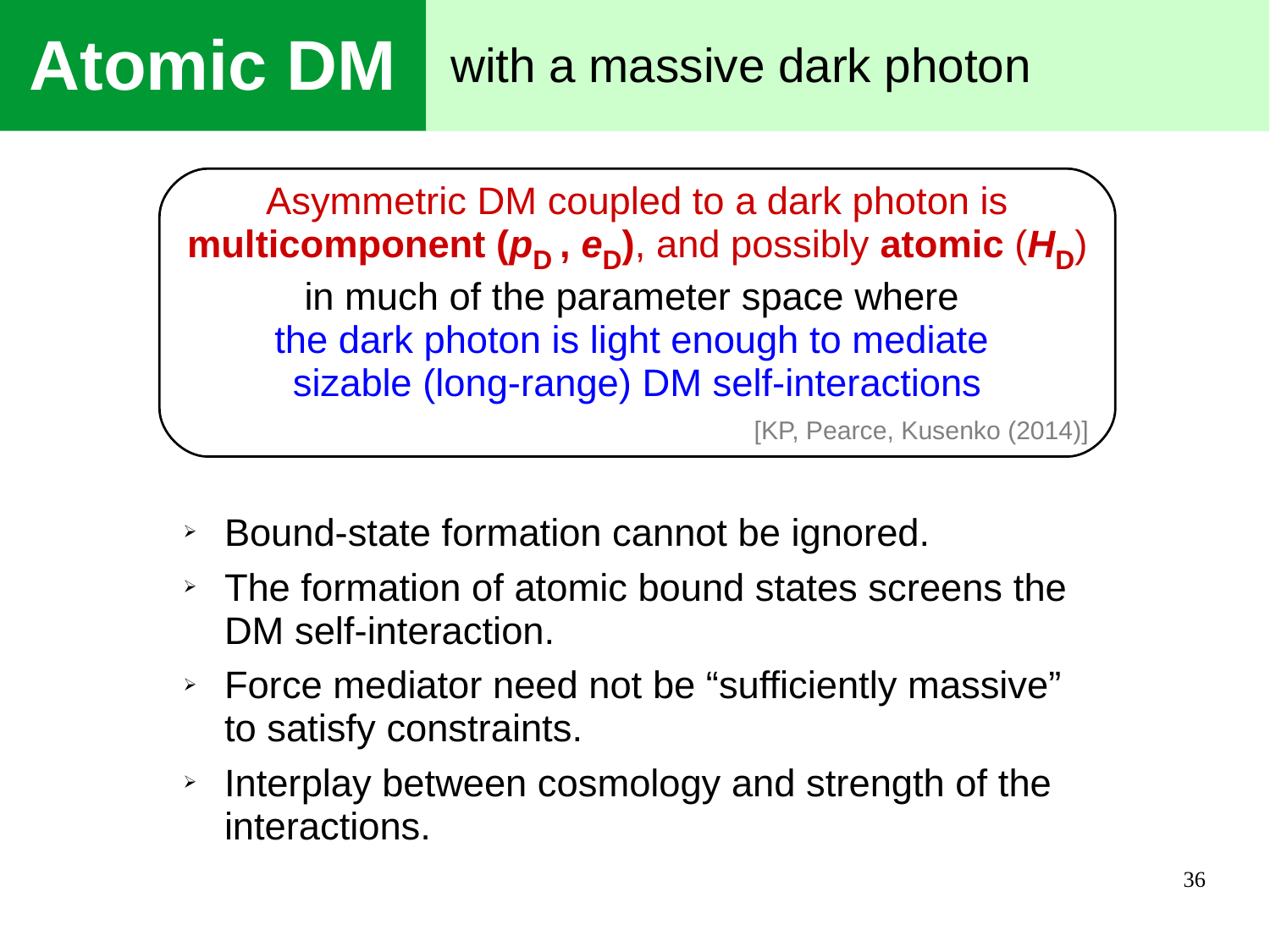# **Atomic DM Self-interactions**

• Multi-component DM with different inter- and intra-species interactions

 $H_D - H_D$ ,  $H_D - p_D$ ,  $H_D - e_D$ ,  $p_D - p_D$ ,  $e_D - e_D$ ,  $p_D - e_D$ 

• Strong velocity dependence of scattering cross-sections

 $\sigma$ <sub>ion−</sub>*ion* ∝  $v^{-4}$ , screened at  $\mu$ <sub>ion−</sub>ion  $v < m_{\gamma_D}$ 

$$
\sigma_{H_D - H_D} \approx (\alpha_D \mu_D)^{-2} \left[ b_0 + b_1 \left( \frac{m_{H_D} v^2}{4 \mu_D \alpha_D^2} \right) + b_2 \left( \frac{m_{H_D} v^2}{4 \mu_D \alpha_D^2} \right)^2 \right]^{-1}
$$

(valid away from resonances; b $_0$ , b $_1$ , b $_2$  : fitting parameters, depend mildly on m $_{\rm p}/{\rm m}_{\rm e}$  ) [Cline, Liu, Moore, Xue (2013)]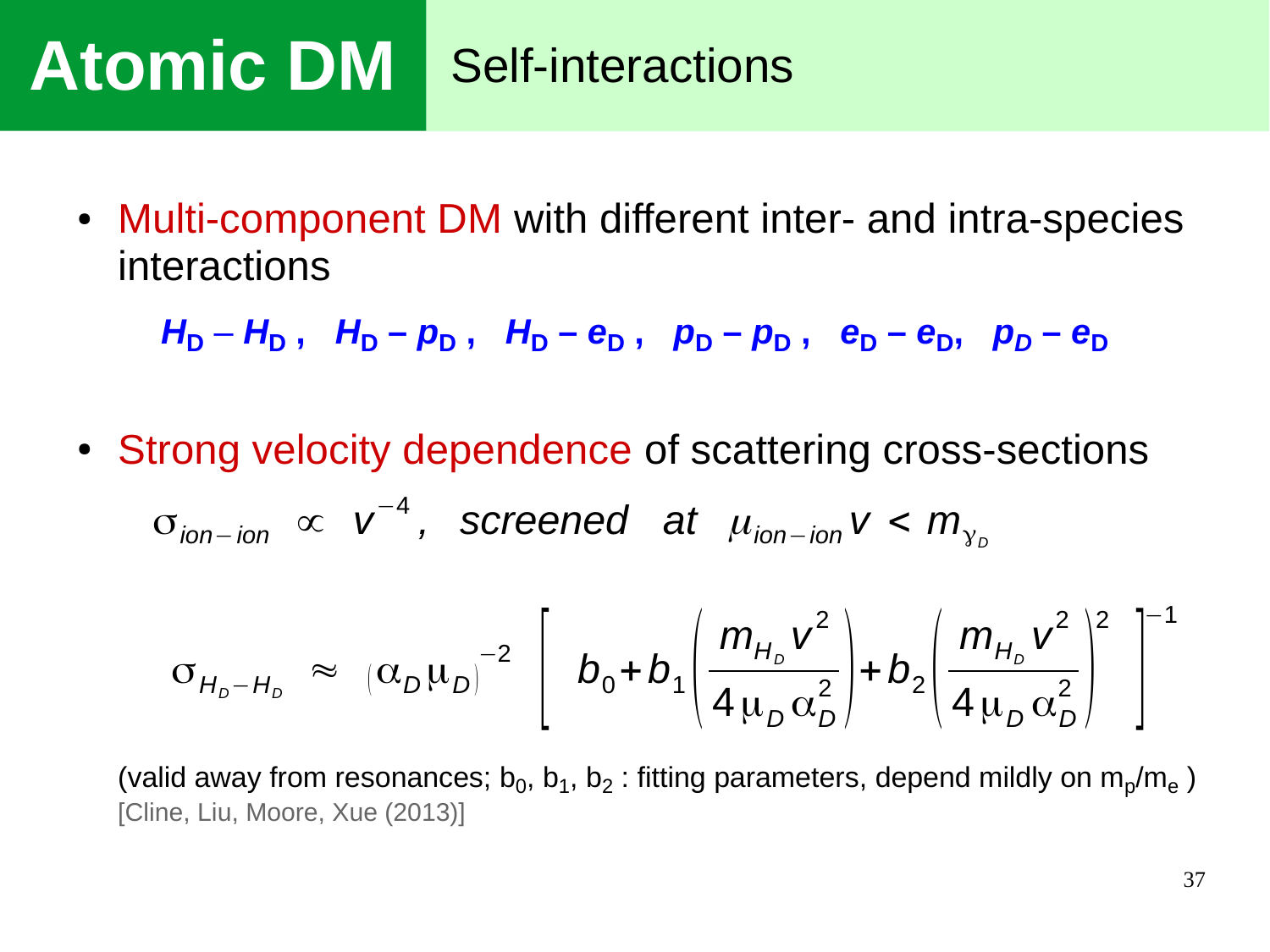#### Self-scattering in halos **Atomic DM**



- Non-monotonic behavior in *α*<sub>D</sub>, because of the formation of bound states ( $\rightarrow$  no upper limit on  $\alpha_{\mathsf{D}}^{},$  or lower limit on m<sub> $\gamma_{\mathsf{D}}^{}$ </sub>).
- Strong velocity dependence of scattering cross-sections allows for ellipticity constraints to be satisfied, while having a sizable effect on small scales.
- Collisionless CDM limits: large  $m_{\mathsf{H}_{\mathsf{D}}}\to\,$  small number density large  $\alpha_{\sf D}^{\phantom{\dagger}} \to$  tightly bound atoms small  $\alpha_{\mathsf{D}}^{\phantom{\dag}} \to$  small interaction small  $\mathsf{m}_{\gamma_\mathsf{D}}^{\vphantom{\gamma}}$   $\to$  atom formation large  $\mathsf{m}_{\gamma_\mathsf{D}}^{\phantom{\beta}}$   $\rightarrow$  no atoms, ion-ion screening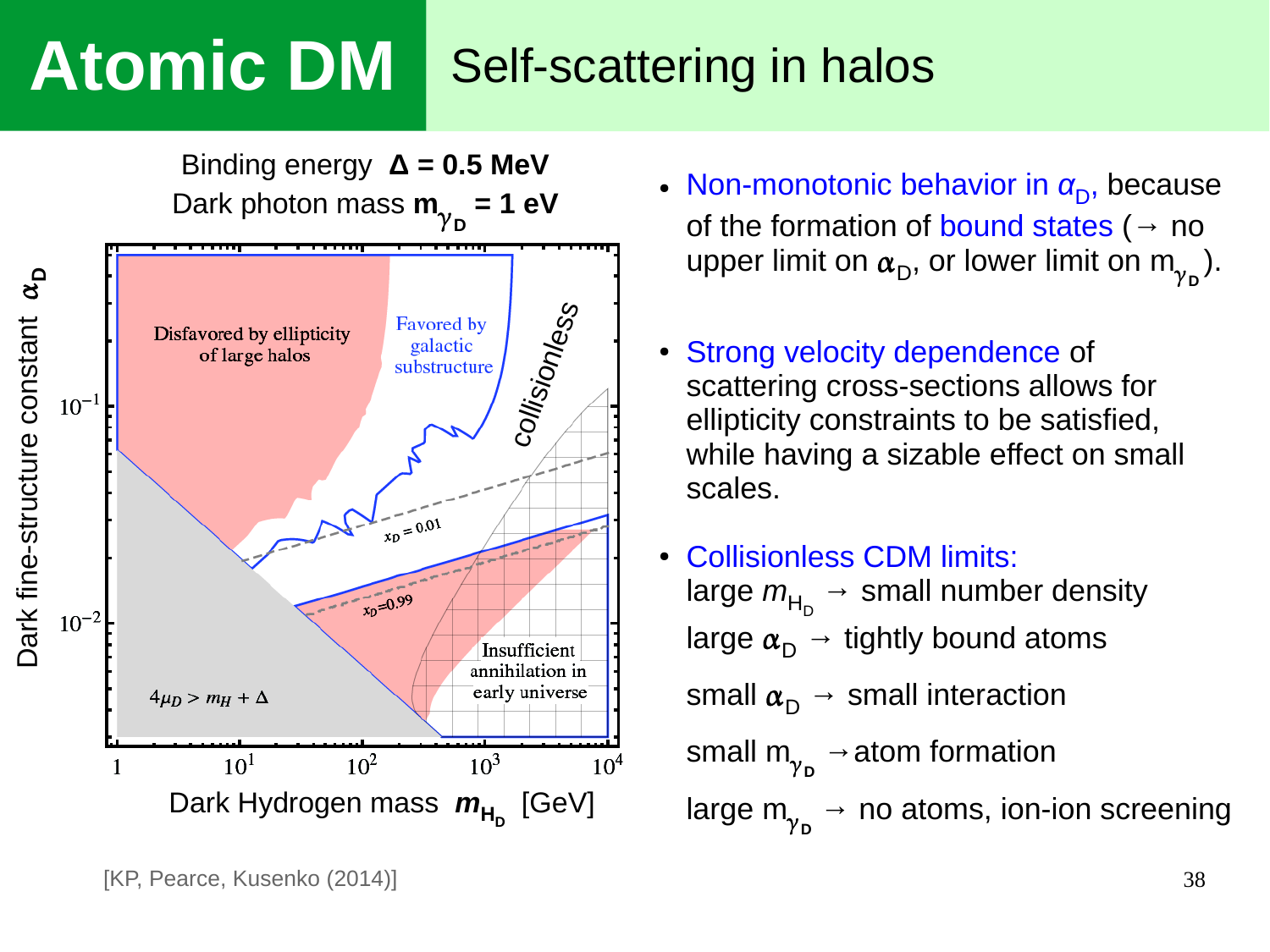#### Self-scattering in halos **Atomic DM**



- Non-monotonic behavior in *α*<sub>D</sub>, because of the formation of bound states ( $\rightarrow$  no upper limit on  $\alpha_{\mathsf{D}}^{},$  or lower limit on m<sub> $\gamma_{\mathsf{D}}^{}$ </sub>).
- Strong velocity dependence of scattering cross-sections allows for ellipticity constraints to be satisfied, while having a sizable effect on small scales.
- Collisionless CDM limits: large  $m_{\mathsf{H}_{\mathsf{D}}}\to\,$  small number density large  $\alpha_{\sf D}^{\phantom{\dagger}} \to$  tightly bound atoms small  $\alpha_{\mathsf{D}}^{\phantom{\dag}} \to$  small interaction small  $\mathsf{m}_{\gamma_\mathsf{D}}^{\vphantom{\gamma}}$   $\to$  atom formation
	- large  $\mathsf{m}_{\gamma_\mathsf{D}}^{\phantom{\beta}}$   $\rightarrow$  no atoms, ion-ion screening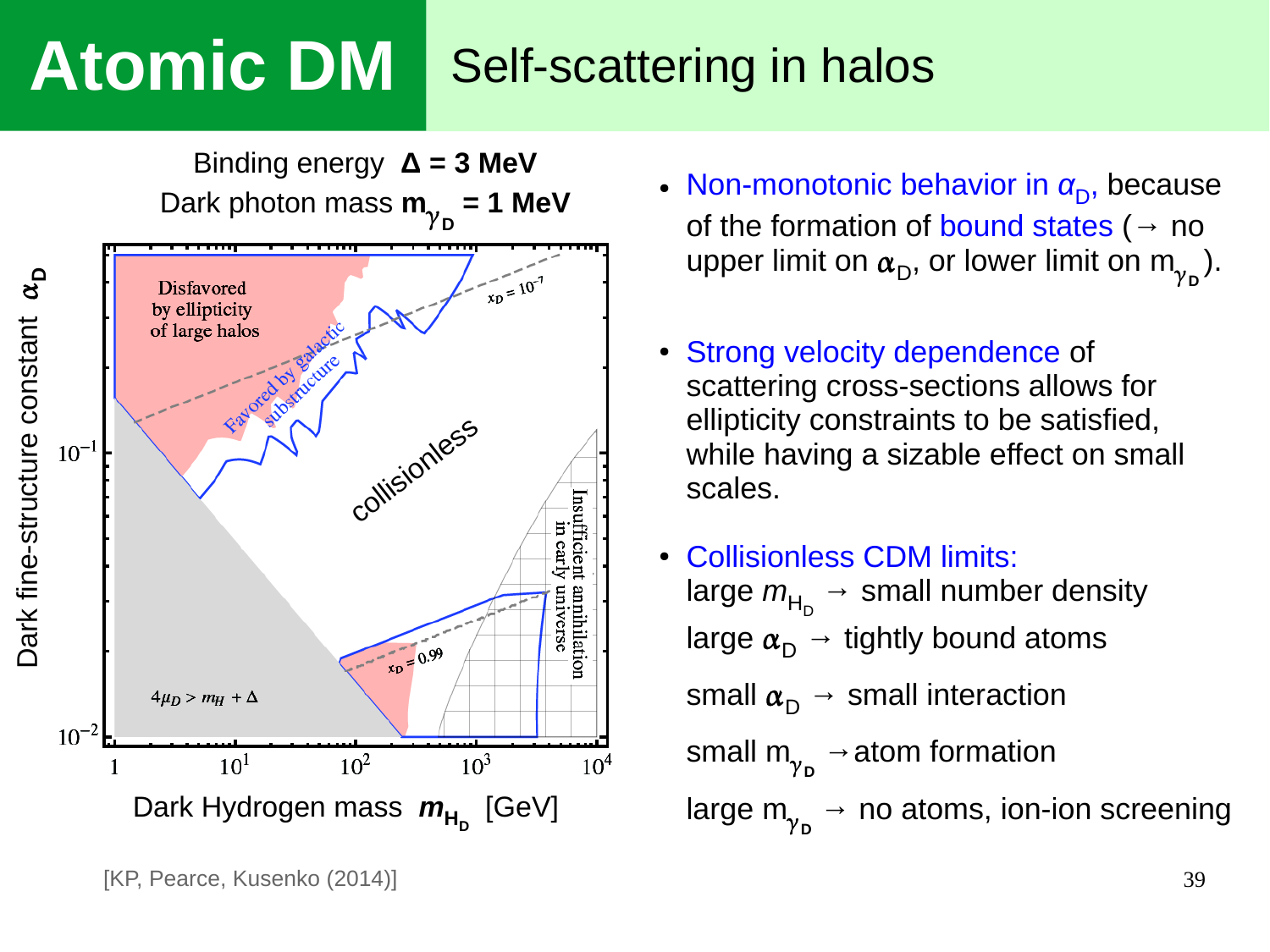# **Atomic DM**

## Self-scattering in halos

ionisation fraction  $x_{ion} = 0.6$  $\alpha$  dark proton mass  $m_{\mathsf{p}_{\mathsf{D}}}^{}$  = dark electron mass  $m_{\mathsf{e}_{\mathsf{D}}}^{}$  $10^{-2}$  $10^{-3}$  $\sum$ e $\Xi$  $10^{-4}$ γ *m*ellipticity of large halos **Favored** by  $10^{-5}$ galactic substructure Disfavored by sທ a $\Xi$  $10^{-6}$  $\mathbf{\Xi}$ ot o $10^{-7}$ 드  $\mathbf{\Omega}$ ark 0.03  $= 0.05$  $= 0.1$  $0.2$  $10^{-8}$ d $a_{\mathcal{I}}$  $\alpha_D$  $10^{-9}$  $10^{2}$  $10^3$  $10^{4}$  $m_{\mathsf{p}_{\mathsf{D}}}, m_{\mathsf{e}_{\mathsf{D}}}$  [GeV]

- DM in bound states: even massless mediators viable (and very interesting: v-dependent scattering)
- If DM mostly ionized, and  $m_{DM}$  < 500 GeV  $\rightarrow$  sizable mediator mass needed
- Even if DM mostly ionized, very light / massless mediators still good, if  $m_{DM} > 500$  GeV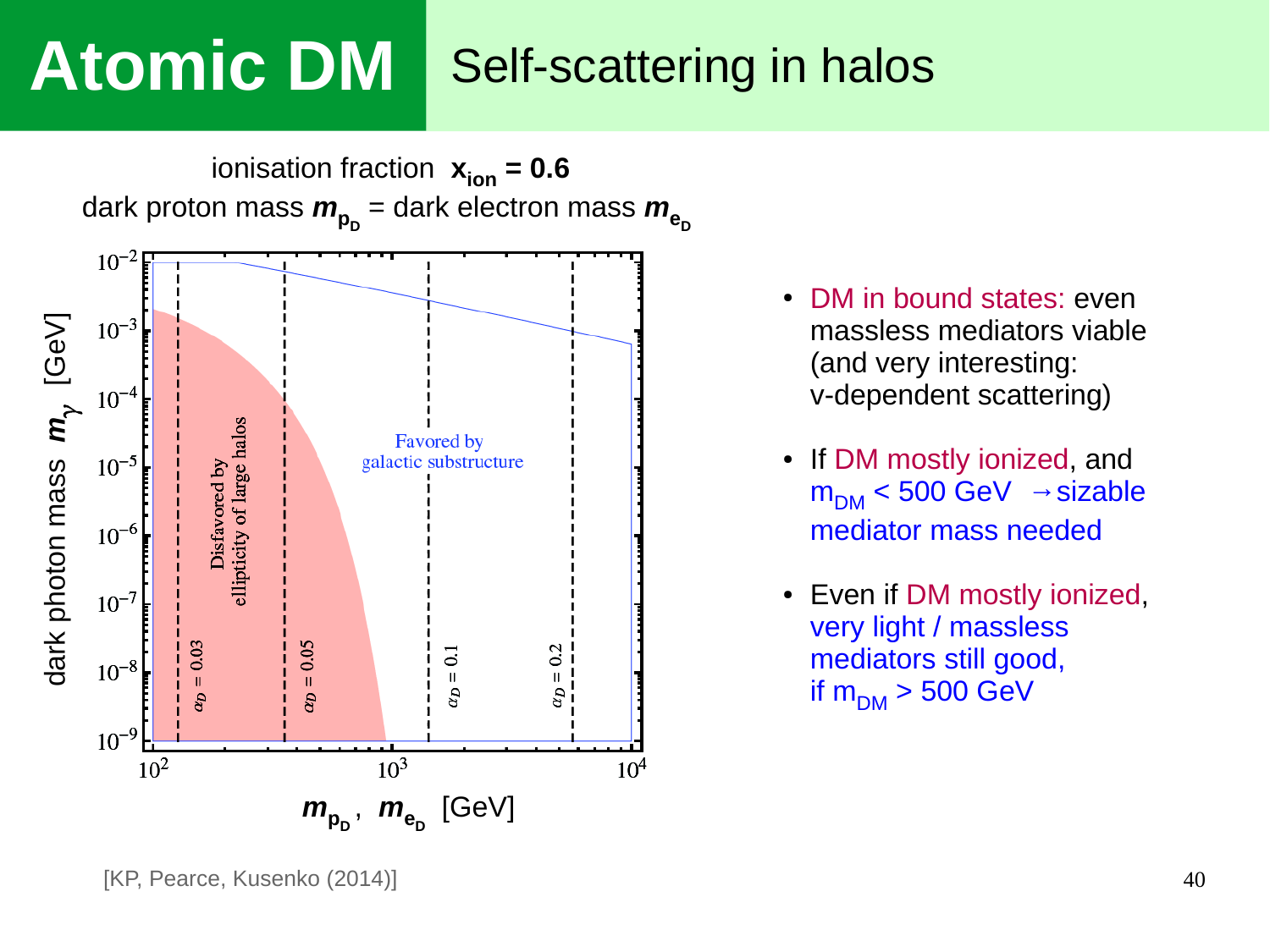#### Indirect detection:  $δL = (ε/2) F<sub>Y</sub> F<sub>D</sub>$ **Atomic DM**

Bound-state formation in galaxies today from ionized component

 $p_{D}^{+}$  +  $e_{D}^{-}$   $\rightarrow$   $H_{D}$  +  $\gamma_{D}$ 

 $\gamma_{\mathbf{D}} \rightarrow \mathbf{e}^{\mathbf{+}} \mathbf{e}^{\mathbf{-}}$  (for  $m_{\gamma} > 1.022$  MeV)

[Pearce, KP, Kusenko (2015)]

 Level transitions (dark Hydrogen excitations and de-excitations)  $H_D + H_D \rightarrow H_D + H_D^*$ ,  $H_D^* \rightarrow H_D + \gamma_D$ ,  $\gamma_D \rightarrow e^+ e^-$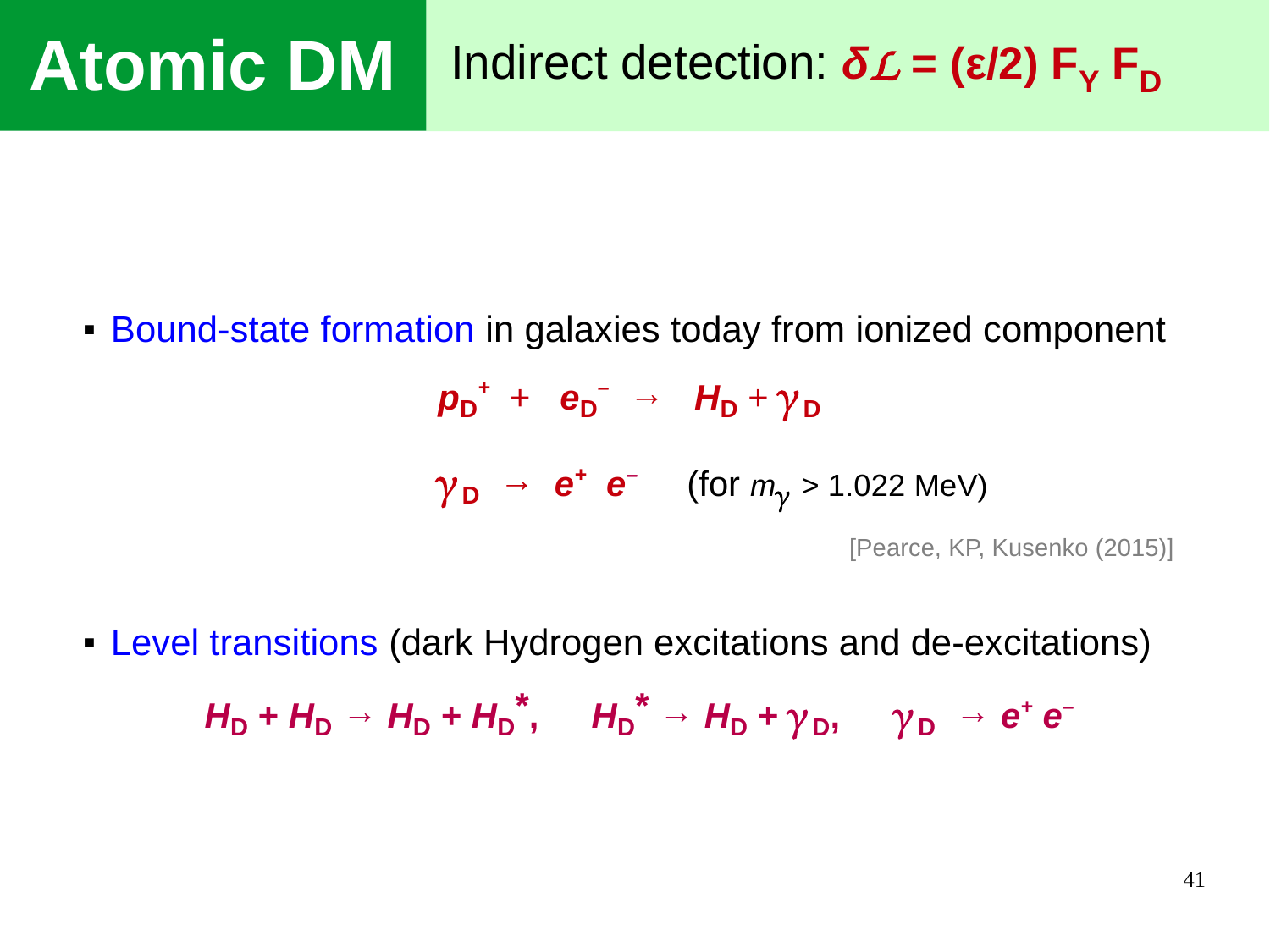#### Indirect detection:  $δL = (ε/2) F<sub>Y</sub> F<sub>D</sub>$ **Atomic DM**

Sommerfeld-enhanced process: efficient in non-relativistic environment of halos

Bound-state formation in galaxies today from ionized component

 $p_{D}^{+}$  +  $e_{D}^{-}$   $\rightarrow$   $H_{D}$  +  $\gamma_{D}$ 

 $\gamma_{\mathbf{D}} \rightarrow \mathbf{e}^{\mathbf{+}} \mathbf{e}^{\mathbf{-}}$  (for  $m_{\gamma} > 1.022$  MeV)

[Pearce, KP, Kusenko (2015)]

 Level transitions (dark Hydrogen excitations and de-excitations)  $H_D + H_D \rightarrow H_D + H_D^*$ ,  $H_D^* \rightarrow H_D + \gamma_D$ ,  $\gamma_D \rightarrow e^+ e^-$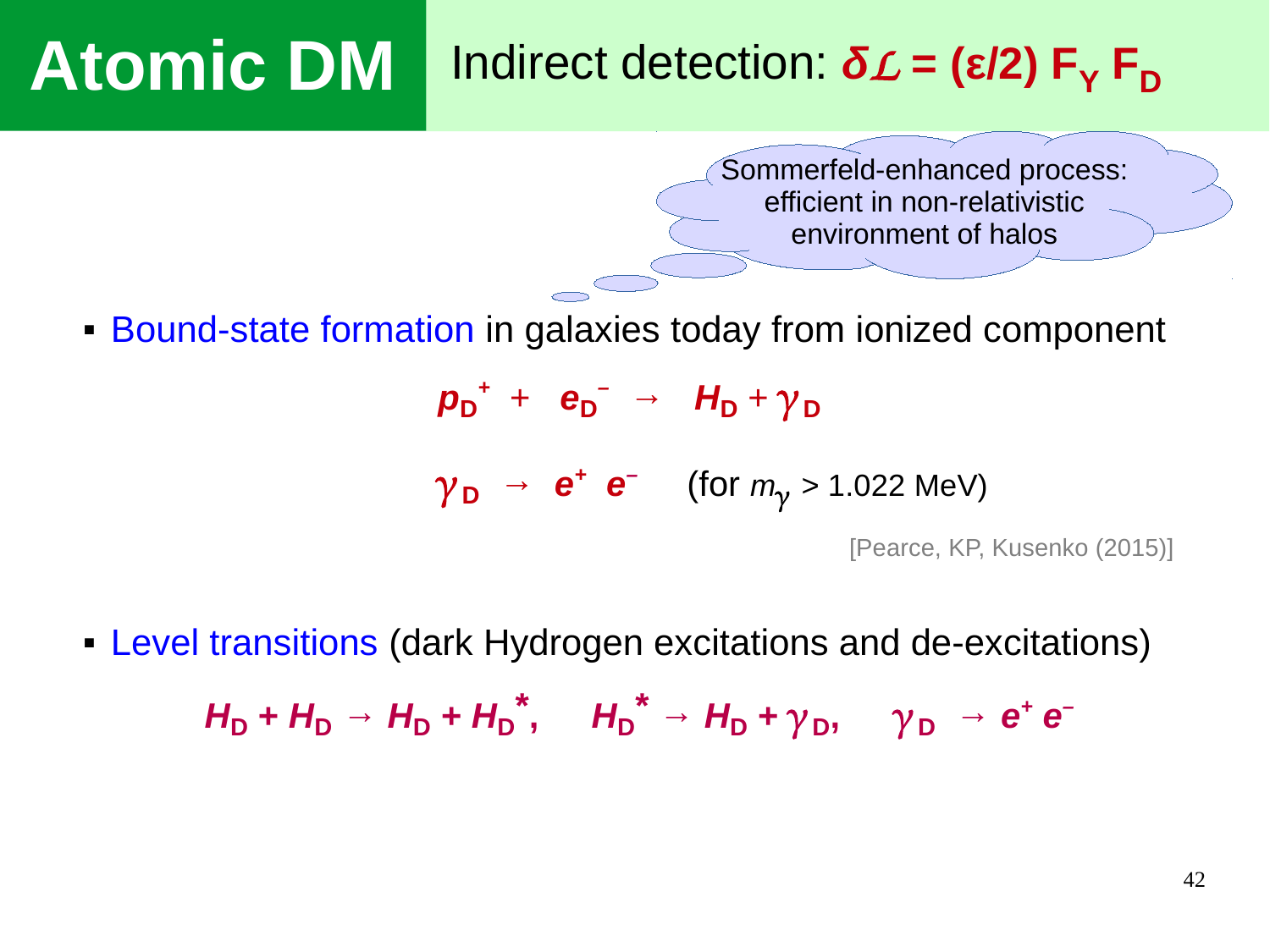#### Indirect detection:  $δL = (ε/2) F<sub>Y</sub> F<sub>D</sub>$ **Atomic DM**

Sommerfeld-enhanced process: efficient in non-relativistic environment of halos

Bound-state formation in galaxies today from ionized component

 $p_{D}^{+}$  +  $e_{D}^{-}$   $\rightarrow$   $H_{D}$  +  $\gamma_{D}$ 

 $\gamma_{D}$  → *e***<sup>+</sup>** *e***<sup>–</sup> (for**  $m_{\gamma}$  **> 1.022 MeV)** 

[Pearce, KP, Kusenko (2015)]

 Level transitions (dark Hydrogen excitations and de-excitations)  $H_D + H_D \rightarrow H_D + H_D^*$ ,  $H_D^* \rightarrow H_D + \gamma_D$ ,  $\gamma_D \rightarrow e^+ e^-$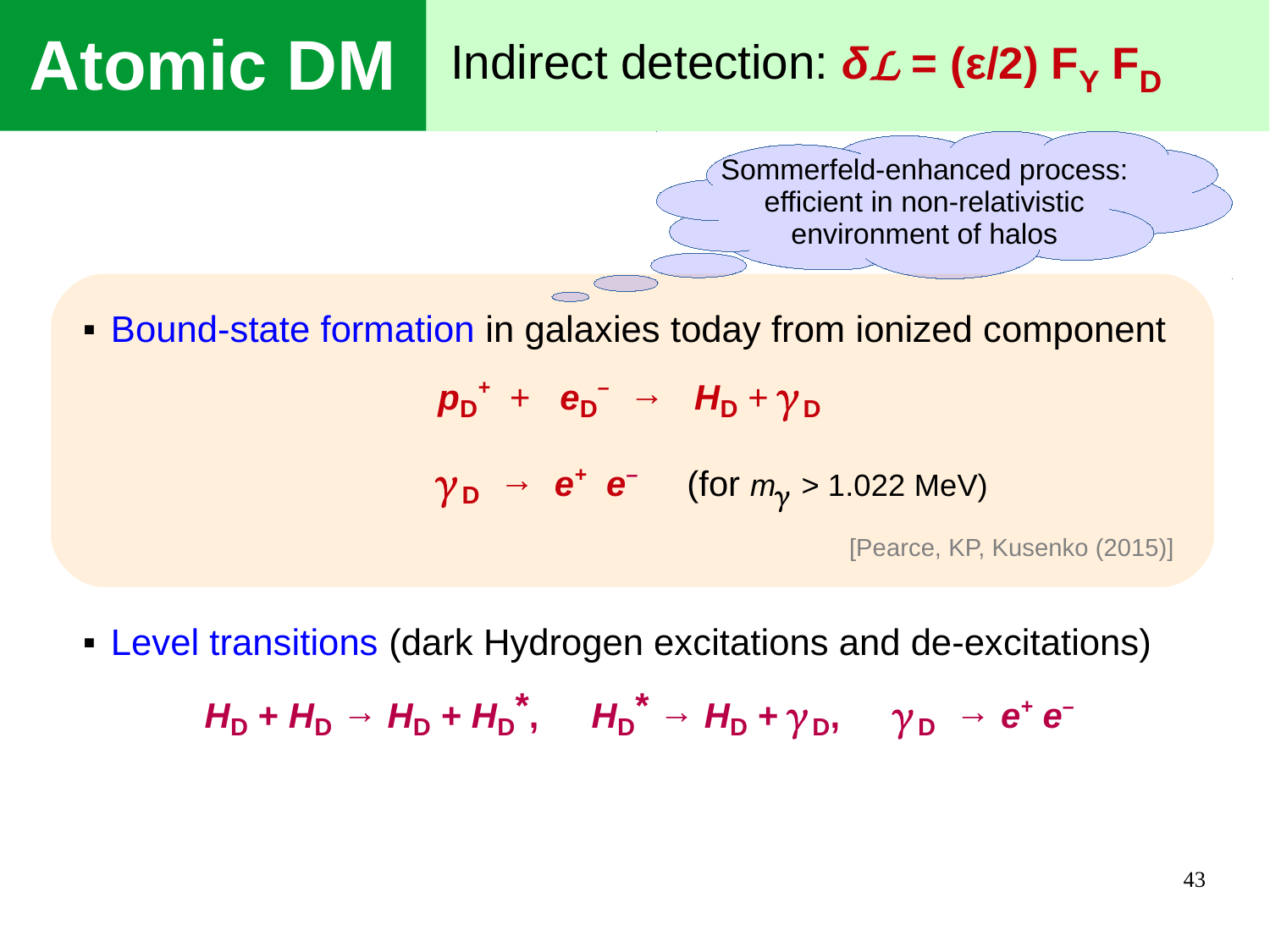# **Atomic DM**

### Indirect detection: dark-atom formation in halos



*Bound*−*state formation* **:**  $d\ \Gamma_{\mathit{BSF}}$ *dV*  $=$   $(\sigma_{BSF}$  **v**<sub>rel</sub> $)$  **x**<sup>2</sup><sub>ion</sub> 2  $\rho_{DM}^2$  $m_{H_{\scriptscriptstyle D}}^2$ 

#### *Annihilation of symmetric DM* **:**

$$
\frac{d\Gamma_{\text{ann}}}{dV} = (\sigma_{\text{ann}}\,\mathbf{v}_{\text{rel}})\,\frac{\rho_{\text{DM}}^2}{m_{\text{DM}}^2}
$$

Interplay between early universe cosmology and strength of interaction→  $\left(\begin{array}{c} \sqrt{2} \\ \sqrt{2} \\ x_{ion} = 1 \end{array}\right)$   $\times \left[\begin{array}{c} \frac{1}{2} \\ \frac{1}{2} \\ x_{ion} = 1 \end{array}\right]$   $\times \left[\begin{array}{c} \frac{1}{2} \\ \frac{1}{2} \\ x_{ion} = 1 \end{array}\right]$   $\times \left[\begin{array}{c} \frac{1}{2} \\ \frac{1}{2} \\ x_{ion} = 1 \end{array}\right]$   $\times \left[\begin{array}{c} \frac{1}{2} \\ \frac{1}{2} \\ x_{ion} = 1 \end{array}\right]$   $\times \left[\begin$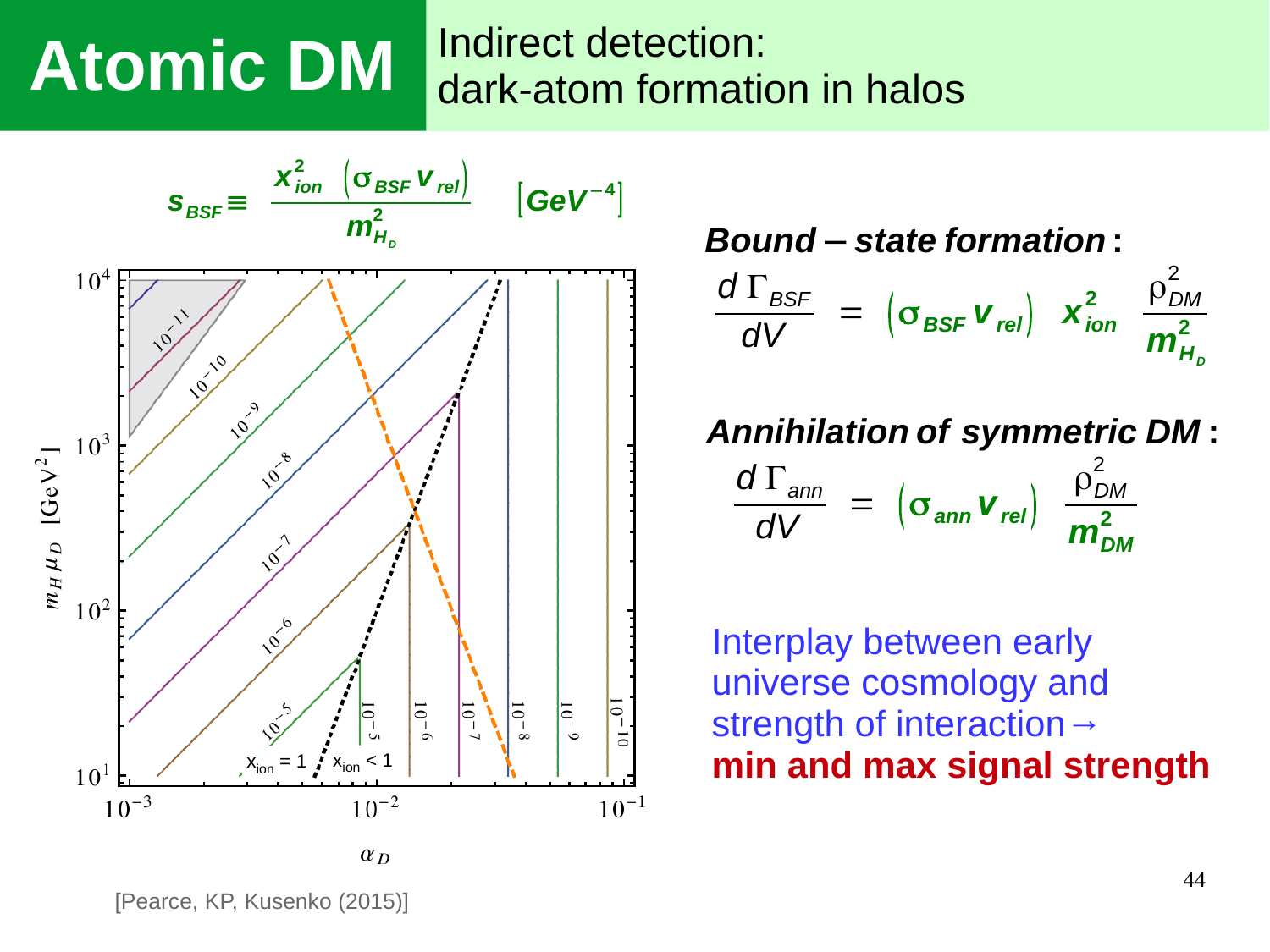#### Indirect detection: atomic DM vs annihilating DM **Atomic DM**



*atomic DM* :  $\delta E = binding$  *energy*  $\ll m_{H_0}$  $\alpha$ *annihilating DM* :  $\delta E = 2 m_{DM}$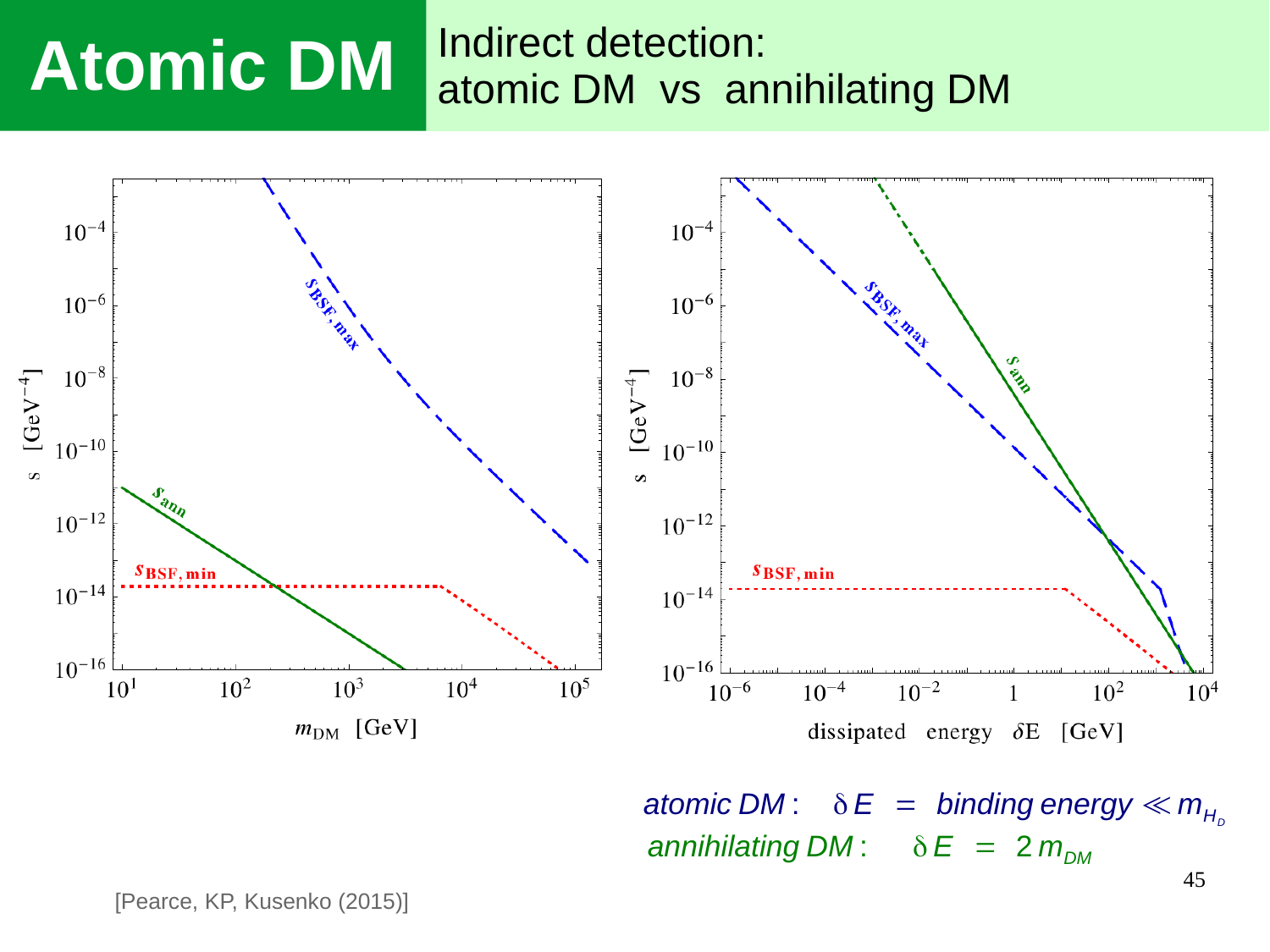# **Atomic DM**

511 keV line in the Milky Way from dark-atom formation

 $m_{\gamma_D}$  = 2 MeV; contracted NFW profile (y = 1.4)

#### fully ionized DM **partially ionized** DM



[Pearce, KP, Kusenko (2015)]

46